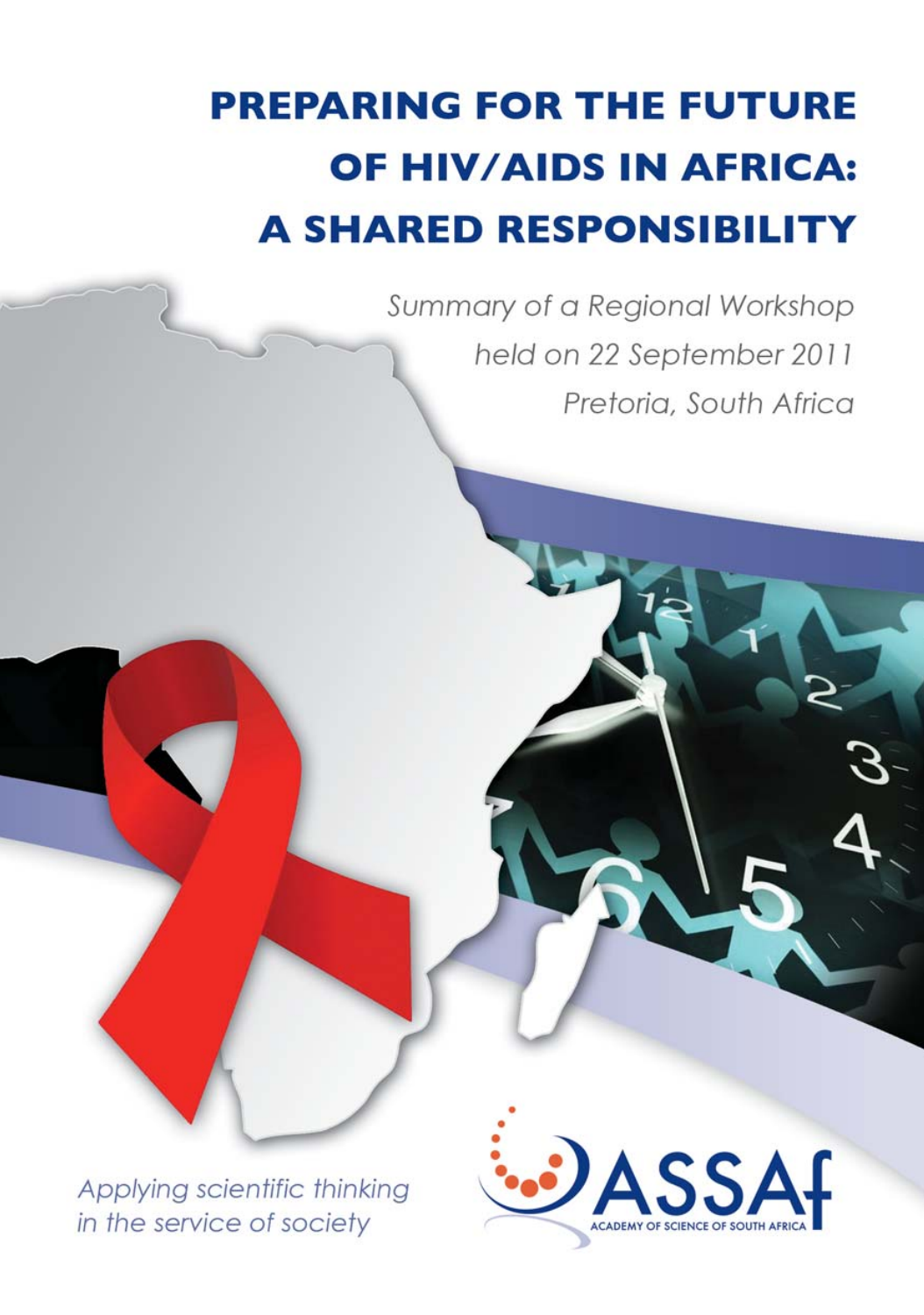

© Academy of Science of South Africa

April 2012

ISBN 978-0-9870160-1-0

Published by:

Academy of Science of South Africa (ASSAf) PO Box 72135, Lynnwood Ridge, Pretoria, South Africa, 0040 Tel: +27 12 349 6600 • Fax: +27 86 576 9520 E-mail: admin@assaf.org.za

Reproduction is permitted, provided the source and publisher are appropriately acknowledged.

The Academy of Science of South Africa (ASSAf) was inaugurated in May 1996 in the presence of then President Nelson Mandela, the Patron of the launch of the Academy. It was formed in response to the need for an Academy of Science consonant with the dawn of democracy in South Africa: activist in its mission of using science for the benefit of society, with a mandate encompassing all fields of scientific enquiry in a seamless way, and including in its ranks the full diversity of South Africa's distinguished scientists.

The Parliament of South Africa passed the Academy of Science of South Africa Act *(Act 67 of 2001)* which came into operation on 15 May 2002.

This has made ASSAf the official Academy of Science of South Africa, recognised by government and representing South Africa in the international community of science academies.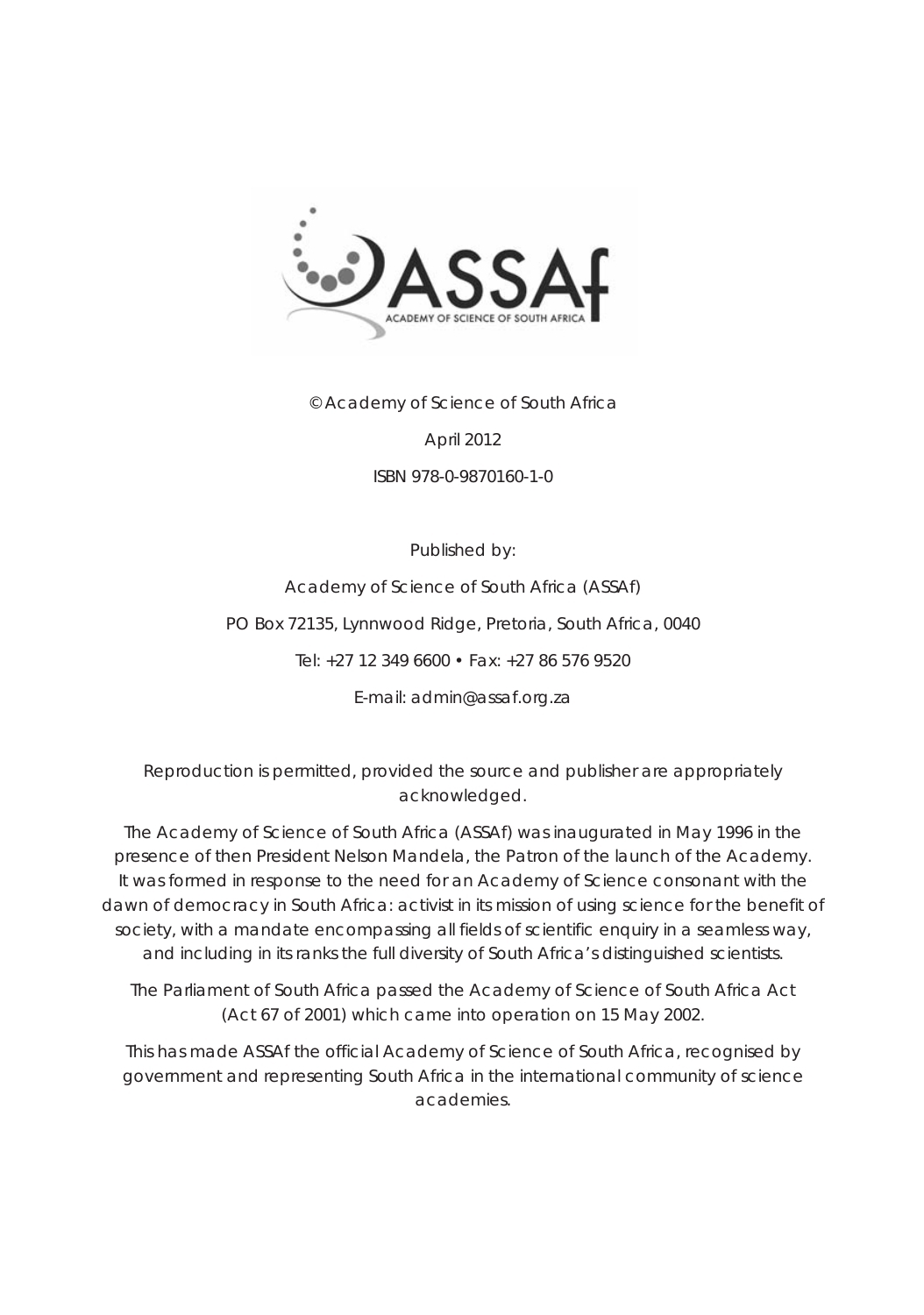## **TABLE OF CONTENTS**

| <b>ACRONYMS AND ABBREVIATIONS</b>                                                                                                                                 | $\mathbf{2}$                                 |  |
|-------------------------------------------------------------------------------------------------------------------------------------------------------------------|----------------------------------------------|--|
| <b>FOREWORD</b>                                                                                                                                                   | 3                                            |  |
| <b>INTRODUCTION</b><br>The high burden of HIV/AIDS in sub-Saharan Africa<br>Workshop objectives and organisation/structure                                        | 4<br>4<br>4                                  |  |
| <b>BACKGROUND ON PEPFAR AND THE IOM REPORT</b><br>PEPFAR transition<br>IOM report                                                                                 | 5<br>5<br>6                                  |  |
| <b>LONG-TERM PLANNING FOR HIV/AIDS</b><br>Multi-stakeholder approach to long-term planning for HIV/AIDS<br>Human resource challenges<br><b>Funding challenges</b> | 7<br>$\overline{7}$<br>8<br>8                |  |
| NATIONAL HIV/AIDS STRATEGIES/RESPONSES: PROGRESS REPORTS<br><b>Botswana</b><br>Lesotho<br>Mozambique<br>Swaziland<br>Uganda<br>Zambia<br>Zimbabwe                 | 10<br>10<br>11<br>12<br>14<br>15<br>16<br>18 |  |
| <b>EFFECTIVE IMPLEMENTATION OF STRATEGIC PLANS AND IOM</b><br><b>RECOMMENDATIONS</b><br>Collaborative partnerships and the role of science academies              | 20<br>20                                     |  |
| <b>CONCLUDING KEY MESSAGES</b><br>22                                                                                                                              |                                              |  |
| <b>REFERENCES</b>                                                                                                                                                 |                                              |  |
| <b>LIST OF WORKSHOP PARTICIPANTS</b>                                                                                                                              |                                              |  |

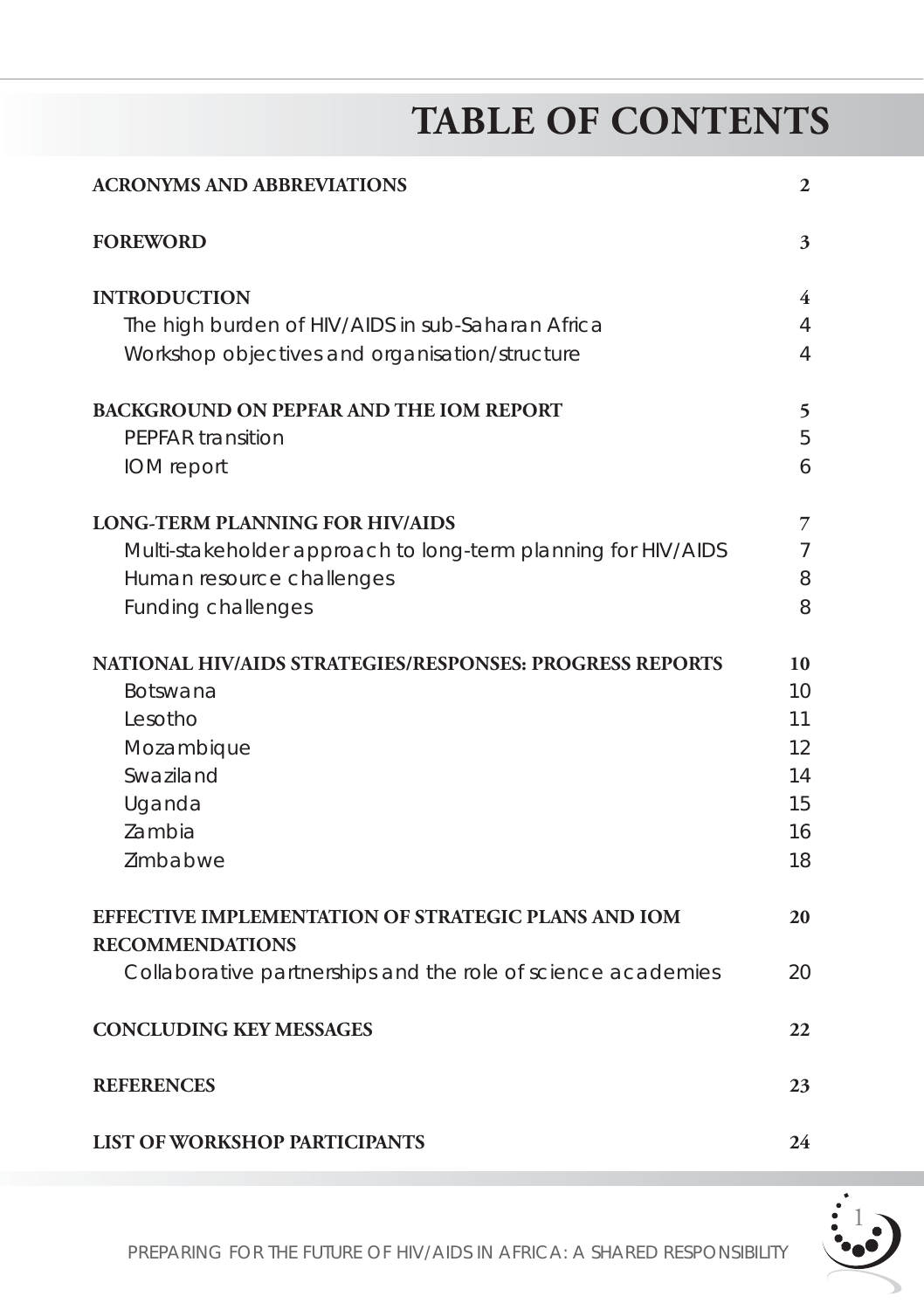## **ACRONYMS AND ABBREVIATIONS**

| <b>ART</b>         | Antiretroviral therapy                                              |
|--------------------|---------------------------------------------------------------------|
| <b>ARV</b>         | Antiretroviral                                                      |
| <b>ASSAf</b>       | Academy of Science of South Africa                                  |
| <b>DHS</b>         | Demographic and Health Survey                                       |
| <b>EID</b>         | Early infant diagnosis                                              |
| <b>Global Fund</b> | Global Fund to Fight AIDS, Tuberculosis and Malaria                 |
| <b>HIV/AIDS</b>    | Human Immunodeficiency Virus/Acquired Immune<br>Deficiency Syndrome |
| <b>IOM</b>         | Institute of Medicine                                               |
| IT                 | Information technology                                              |
| <b>NAC</b>         | <b>National AIDS Council</b>                                        |
| <b>NDP</b>         | National Development Plan                                           |
| <b>NGO</b>         | Non-government organisation                                         |
| <b>PEPFAR</b>      | President's Emergency Programme for AIDS Relief                     |
| <b>PMTCT</b>       | Prevention of mother-to-child transmission                          |
| <b>SACU</b>        | Southern African Customs Union                                      |
| <b>SAfAIDS</b>     | Southern Africa HIV and AIDS Information Dissemination<br>Services  |
| <b>STI</b>         | Sexually transmitted infections                                     |
| TB                 | <b>Tuberculosis</b>                                                 |
| <b>UNAIDS</b>      | Joint United Nations Programme on HIV/AIDS                          |
| <b>UNAS</b>        | Uganda National Academy of Sciences                                 |
| US                 | United States (of America)                                          |
| <b>USNAS</b>       | United States National Academy of Sciences                          |
| <b>WHO</b>         | World Health Organisation                                           |

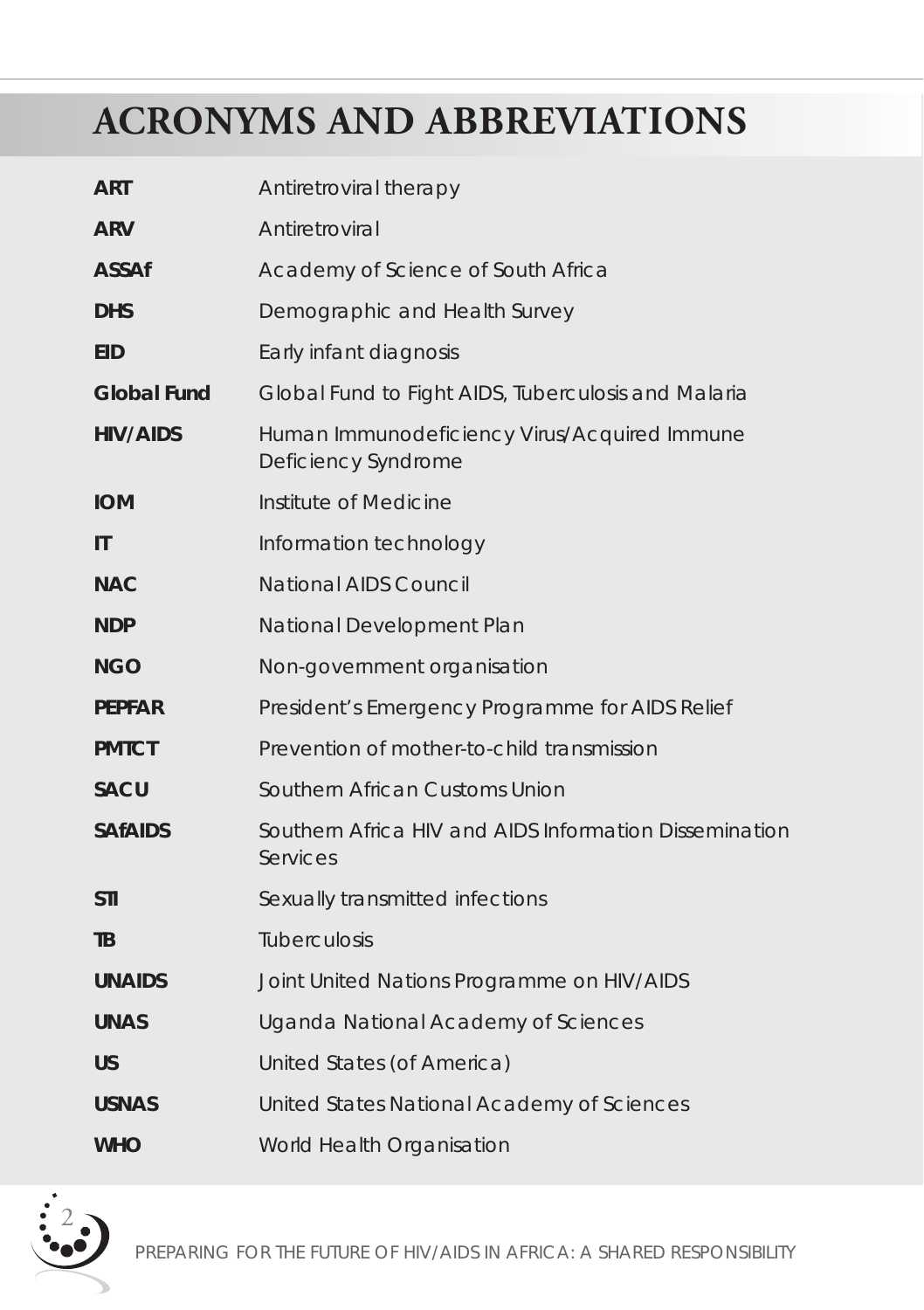## **FOREWORD**

Since its inception, the Academy of Science of South Africa (ASSAf) has<br>had a strong focus on matters that affect the health and well-being<br>of people in South Africa, as well as those in the region and on the<br>continent. Th ince its inception, the Academy of Science of South Africa (ASSAf) has had a strong focus on matters that affect the health and well-being of people in South Africa, as well as those in the region and on the continent. This focus is evident through two completed consensus *Research* (2009). In addition, workshops on Maternal, Newborn and Child Health (2008), HIV/AIDS (2010) and Multi Drug-resistant Tuberculosis (2010) highlight the Academy's interest in health matters.

The one-day workshop (22 September 2011), based on the US National Academies Institute of Medicine's (IOM) report *Preparing for the Future of HIV/AIDS in Africa: A Shared Responsibility*, was a further example of ASSAf's health interests and represented successful collaboration with the IOM. South Africa, with ASSAf as official science academy, was one of two African countries that were selected to domesticate/contextualise the report within a local setting. In view of the enormous challenges facing South Africa, and some of our neighbouring countries, in respect of HIV/AIDS, ASSAf elected to domesticate the report by hosting a regional workshop.

The main objective of the workshop was to promote and disseminate the IOM report at a regional level and also to provide a platform for participating countries to discuss the US President's Emergency Programme for AIDS Relief (PEPFAR) transition. The eight countries represented included Botswana, Lesotho, Mozambique, South Africa, Swaziland, Uganda, Zambia and Zimbabwe. This proceedings report is a summary of the workshop discussions.

ASSAf greatly appreciates the role of the IOM in facilitating funding for this workshop and also thanks the IOM staff for their support. Professors Salim Abdool Karim and Ames Dhai are acknowledged for facilitating the ASSAf workshop. All workshop participants are acknowledged for their contributions.

#### **Professor Roseanne Diab**

Executive Officer: Academy of Science of South Africa

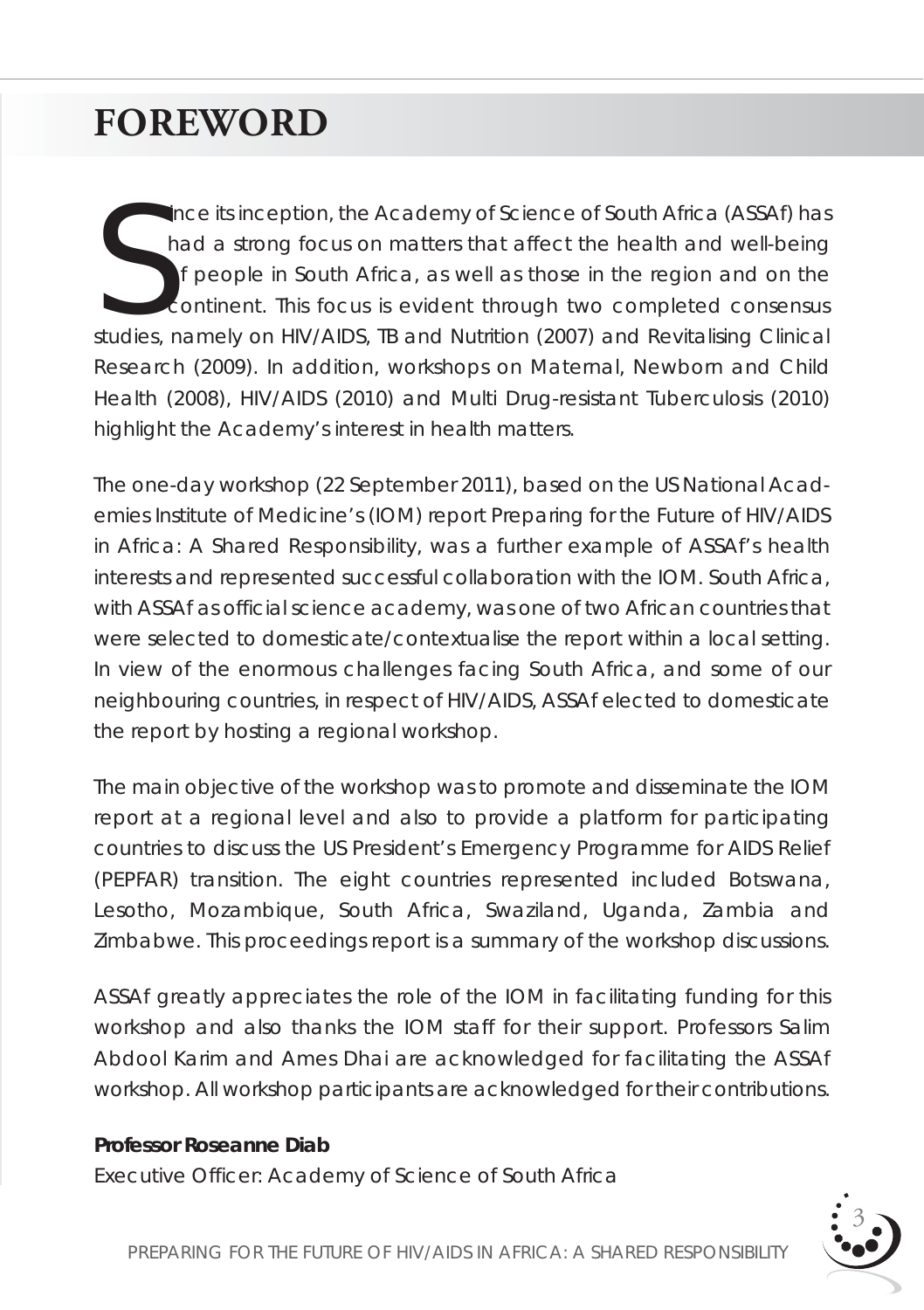# **INTRODUCTION**

### **The high burden of HIV/AIDS in sub-Saharan Africa**

The sub-Saharan Africa region still remains the region most heavily affected by HIV/AIDS. In 2010, about 68% of all people living with HIV resided in sub-Saharan Africa and the region also accounted for 70% of new HIV infections. However, there has been a notable decline in the regional rate of new infections. The epidemic continues to be most severe in southern Africa, with South Africa having more people living with HIV (an estimated 5.6 million) than any other country in the world (*UNAIDS World AIDS Day Report,* 2011).

#### **Workshop objectives and organisation/structure**

The main objective of the workshop was to promote and disseminate the Institute of Medicine (IOM) report, *Preparing for the Future of HIV/AIDS in Africa: A Shared Responsibility*, at a regional level, thereby extending participation to other partners in the southern African region. The report examined the future of, and how to prepare for, the HIV epidemic in Africa. Another objective of the workshop was to discuss how African countries define the United States (US) President's Emergency Programme for AIDS Relief (PEPFAR) transition.

The Academy of Science of South Africa (ASSAf), through funding facilitated by the IOM of the US National Academies of Sciences (USNAS), held a one-day regional workshop on 22 September 2011 in Pretoria, South Africa. The workshop participants included representatives from Botswana, Lesotho, Mozambique, South Africa, Swaziland, Uganda, Zambia and Zimbabwe. The participants discussed the IOM report and also shared their countries' challenges relating to the HIV epidemic and strategies on how best to try to combat the disease. This report is a summary of these discussions.

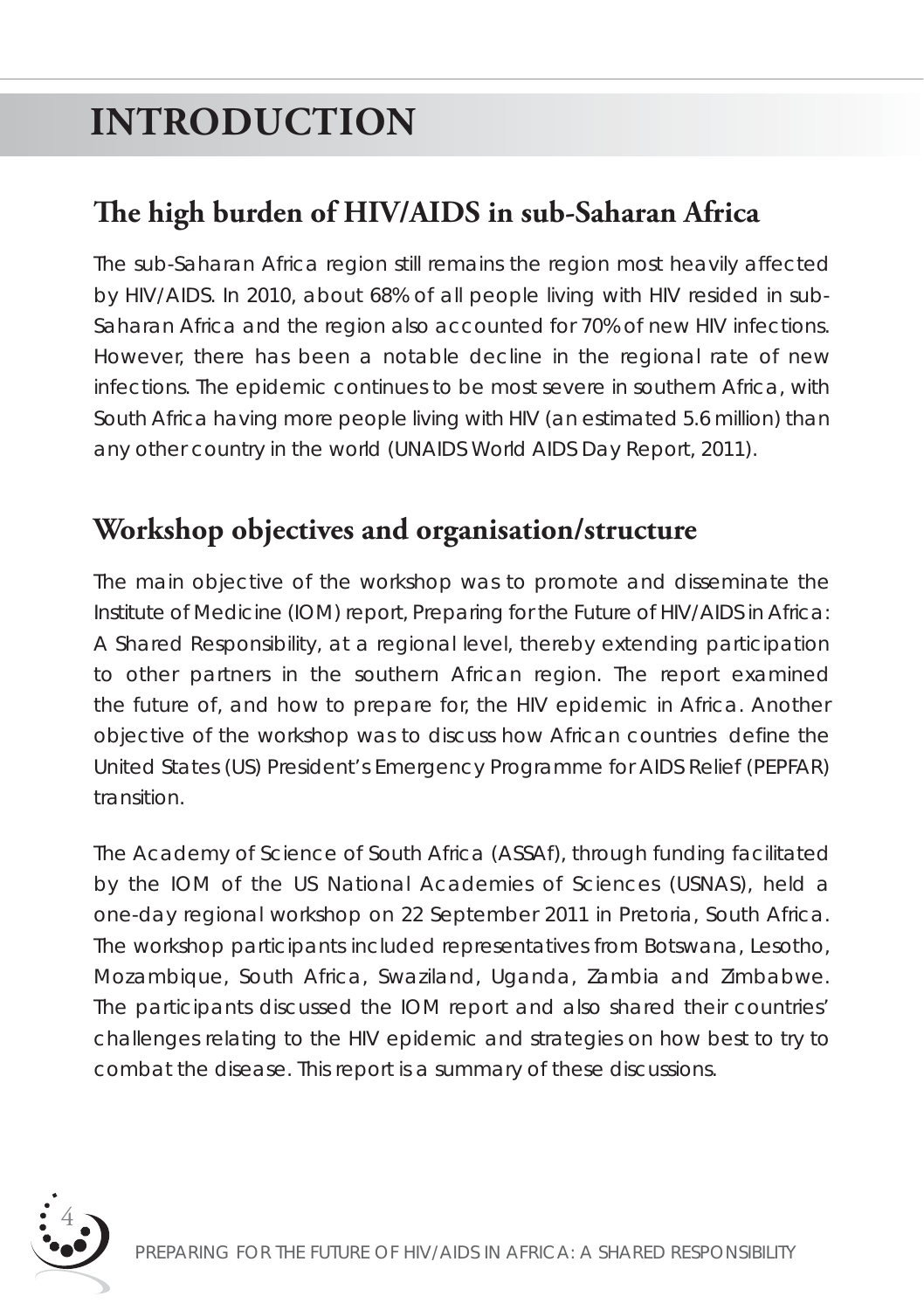## **BACKGROUND ON PEPFAR AND THE IOM REPORT**

t the time that the US government created PEPFAR, it was viewed<br>as a relief activity that would provide an immediate response to<br>the crisis by providing lifesaving drugs to countries where the HIV<br>epidemic was most serious as a relief activity that would provide an immediate response to the crisis by providing lifesaving drugs to countries where the HIV epidemic was most serious. The programme did not consider the need for a long-term response to the HIV epidemic. PEPFAR was separate from the Global Fund to Fight AIDS, Tuberculosis and Malaria (referred to as the Global Fund), because it had one goal: to place patients on antiretroviral therapy (ART), at any cost. However, five years into the programme, the original goal had to be reassessed. The IOM was commissioned to undertake an evaluation of PEPFAR that would feed into the review of the programme's mandate. The evaluation reflected the programme's remarkable achievements, as well as concerns about the sustainability of the programme and the need for individual countries to take responsibility for long-term planning. The report did not offer advice on how the transition should occur.

In view of the IOM's evaluation, the renewal of PEPFAR by the US Congress was founded on certain requirements, one of which was that PEPFAR would have to train 140 000 new healthcare workers in Africa to meet the needs of providing AIDS-related healthcare. PEPFAR was also required to transition to a longer term perspective, and this led to commissioning of the IOM to consider the long-term response to the HIV/AIDS epidemic in Africa, and the consequent publication of the IOM report on *Preparing for the Future of HIV/AIDS in Africa: A Shared Responisbility.* 

#### **PEPFAR transition**

The PEPFAR transition was discussed and it was emphasised that, in the long-term, this transition will impact on all the countries represented at the workshop. The creation of the Medical Education Partnership Initiative (MEPI) was highlighted as the first step towards achieving the number of newly trained healthcare workers by PEPFAR. MEPI offers grants to train and retain medical

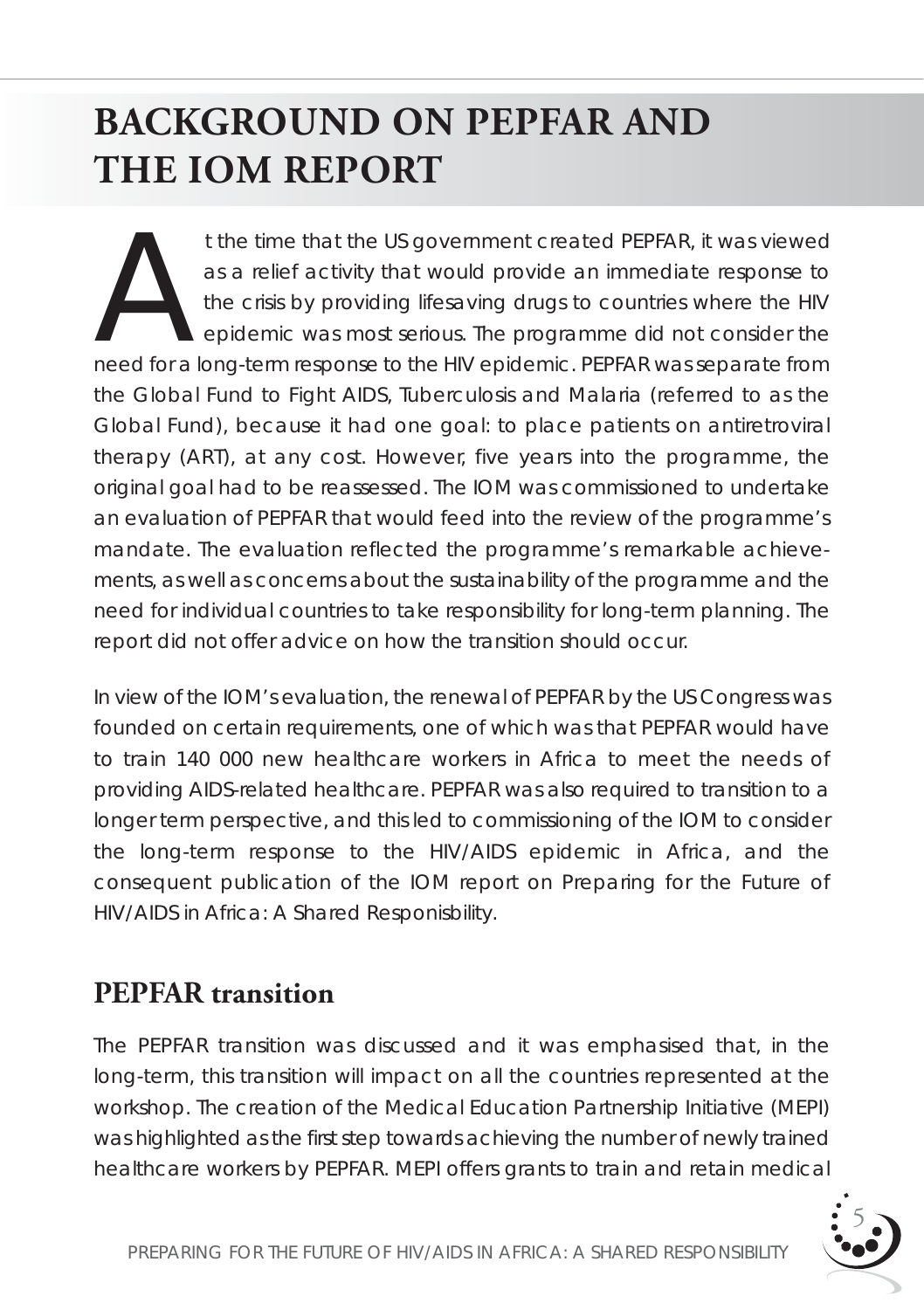professionals in Africa and it is anticipated that similar, large-scale grants would be made available for nursing professionals.

It was mentioned that programmes in Africa that impact on healthcare are very diverse, complicated and intertwined and that the long-term sustainable approach for PEPFAR should take this into account. It was added that PEPFAR 2 would take these issues into account and would influence the approach taken by PEPFAR 3 in terms of addressing US support for Africa's efforts in defeating HIV/AIDS. It was stressed that this will help to avoid actions that are well intended, but not always done in the best interests of Africa.

Concerns were raised about the sustainability of the programme in Africa in the context of the current situation, characterised by the lack of political will, the low level of responsibility of African governments towards their people, and Africa's dependency on funding from the West.

It was also highlighted that the plan to transition would have to take into account each country's economic situation.

### **IOM report**

Prof Salim Abdool Karim and Prof Ames Dhai explained the IOM committees' statement of tasks; they also gave a brief synopsis of the IOM report, its findings and recommendations. They highlighted that the outcome of the IOM evaluation of PEPFAR had been presented for discussion and public input before finalisation of the IOM report, ensuring that the academic exercise was complemented by the operationalisation of the recommendations at the required level.

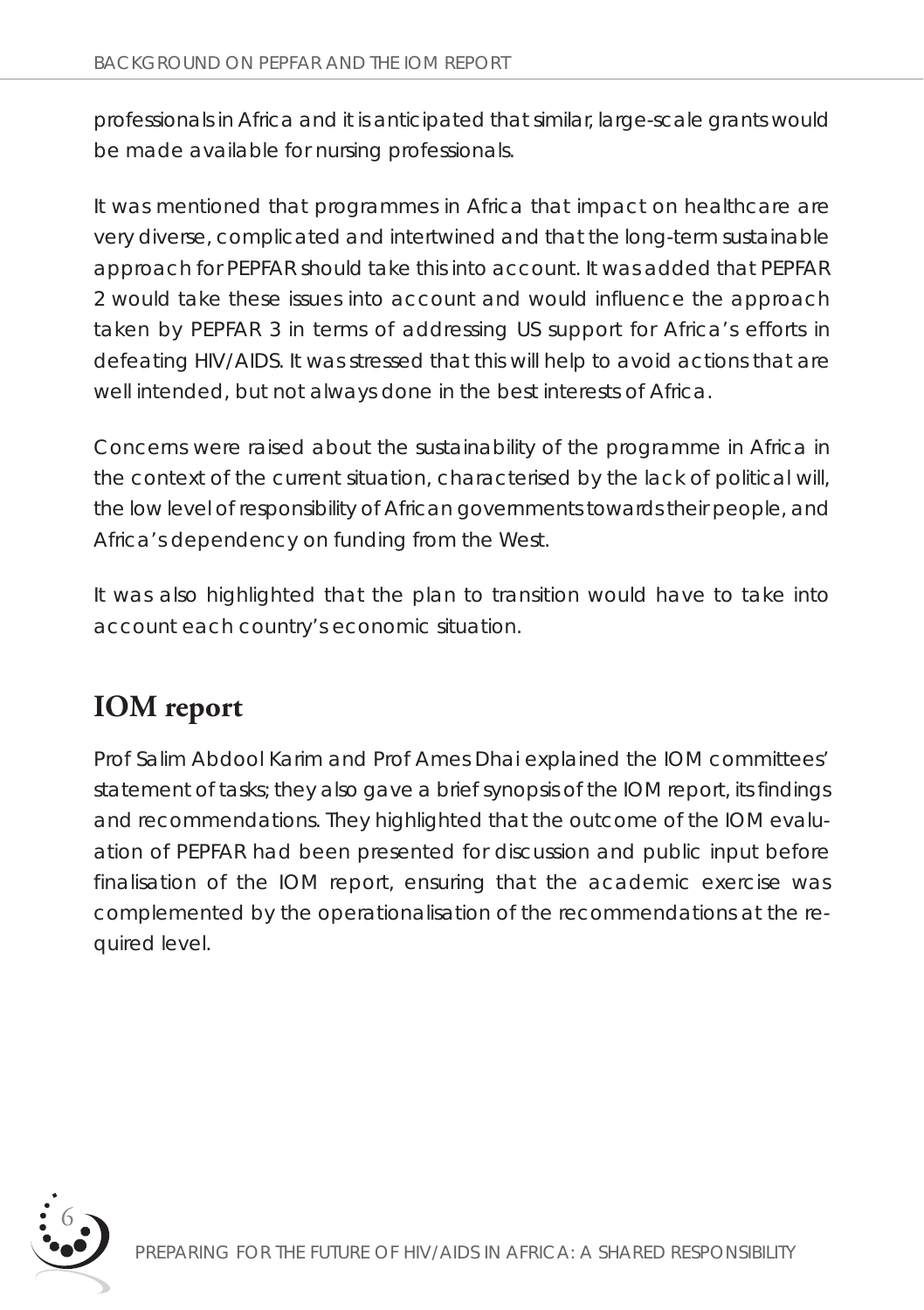## **LONG-TERM PLANNING FOR HIV/AIDS**

In response to the IOM report findings and recommendations, workshop representatives highlighted various issues and challenges. The discussion points are summarised as follows:

### **• Multi-stakeholder approach to long-term planning for HIV/AIDS**

Countries indicated that strategies for HIV/AIDS need to be inclusive and agreed upon by all stakeholders. In Mozambique, for example, each ministry's strategic plan has to be underpinned by the national HIV/AIDS strategy. This improves the level of ownership of the problem and contributes to sustainability. It was added that implementation of the strategies must be coordinated between the various ministries. Since HIV/AIDS is not only a health matter, but also determined and impacted by cultural and social aspects of society, it requires a multi-sectoral approach by governments. In addition, future responses to the epidemic in Africa should not discount the work already done in this regard.

It was noted that countries have their own ten-year strategic plans to deal with the HIV/AIDS epidemic and hence, it is necessary to assess and improve each country's plan without delay. However, concerns were raised about strategic plans that are often not based on the needs of the country, and interventions that are not evidence-based. Representatives noted that individual countries would have to take ownership of the ten-year plan for shared responsibility in relation to the HIV/AIDS epidemic in Africa.

The issue of social determinants on HIV/AIDS was extensively discussed. It was agreed that social determinants should be an integral part of a shared responsibility approach and this approach would have to be founded on trust, which will lead to fruitful partnerships. In addition, communities have to be priority partners in the fight against HIV/AIDS with a decentralised process being crucial.

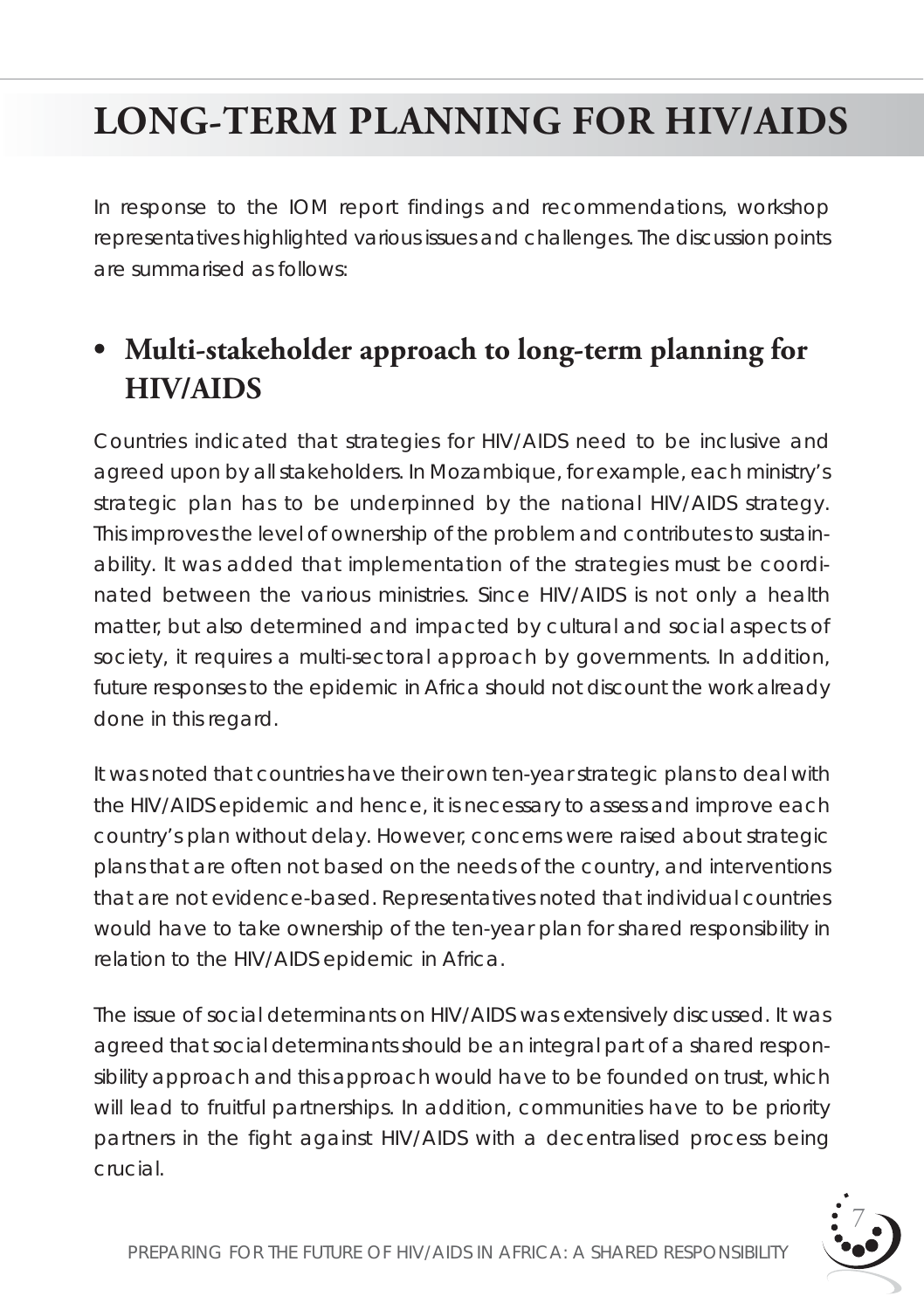Representatives emphasised that it is necessary to develop solid tools that contribute to a shared-responsibility approach in the region and to help sustain the political response to HIV/AIDS. Concerns were raised about the fact that there is often less focus on prevention than on treatment, hence the difficulty of convincing politicians of the importance of preventative measures.

Another challenge raised was that political will fluctuates according to political leadership and directly influenced one of the report's recommendations, namely, "the establishment of a governance contract", and the consequent difficulty of monitoring compliance with the agreement between two parties. Therefore, sustainability of political will should be considered in preparation for the future of HIV/AIDS in Africa.

### **• Human resource challenges**

It was noted that in order to prepare for the long-term projections of the epidemic, it is essential to build capacity for basic research and increase government resources in this regard. Africa has trained scientists but many of them leave Africa and do not intend returning, thus creating considerable strain on the efforts to combat HIV/AIDS.

The dominance of one international non-government organisation (NGO) in the field of HIV/AIDS in Africa, which has also resulted in a serious lack of human resource development in African countries, was also highlighted.

It was also noted that joint platform funding does not provide funding to the humanitarian and the economic situation of a particular country, and does not support civil societies. It was suggested that an optimal model should address the human resources challenges in the context of specific social, political and economic environments. This model will sustain the health sector and encourage scientists and healthcare workers to stay in Africa.

### **• Funding challenges**

Concerns were raised that in terms of the current PEPFAR funding, it appeared that US-based NGOs are benefiting from the funding at the expense of

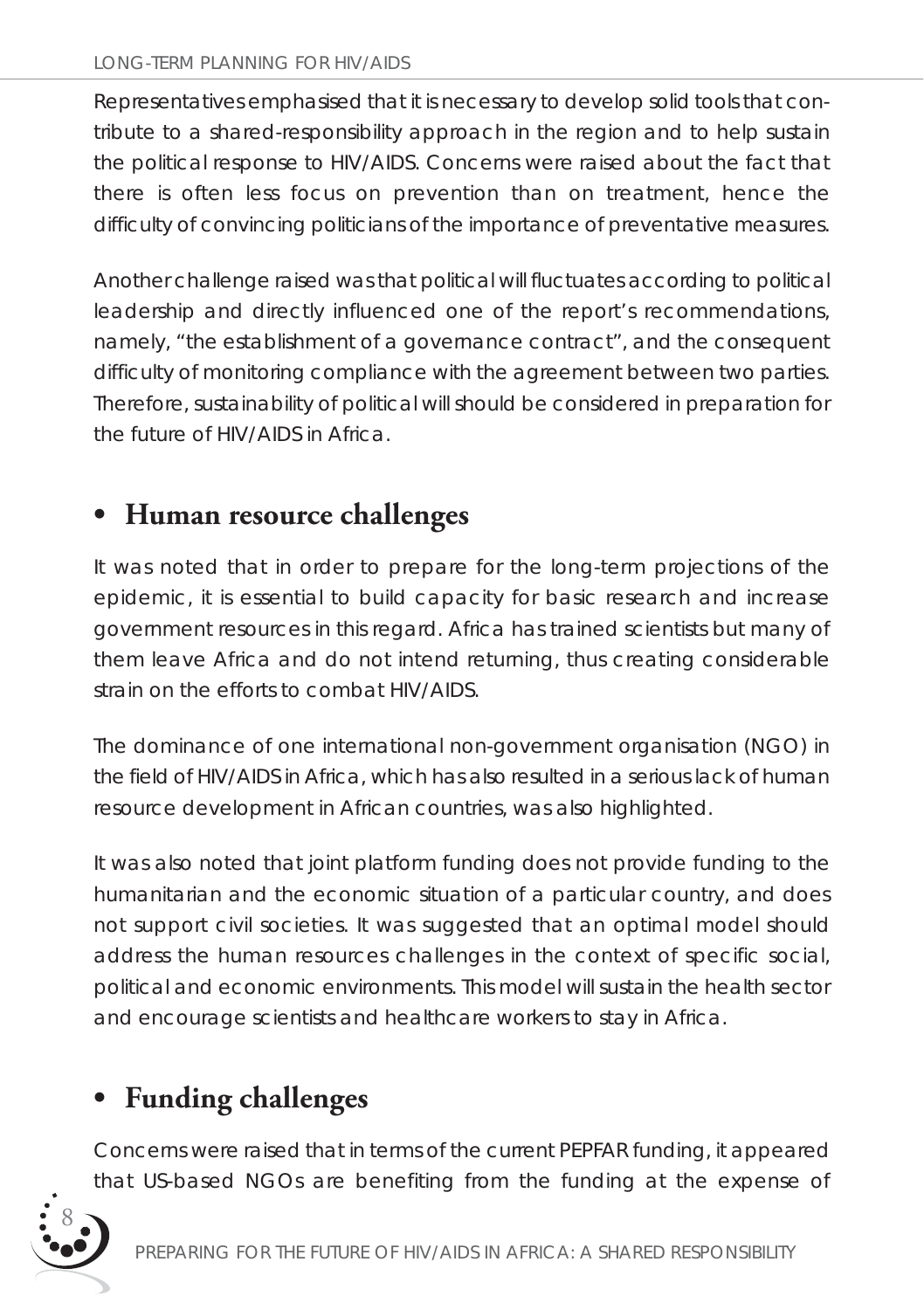national NGOs. Further, the business sector is not interested in investing in HIV/AIDS-related activities, therefore national NGOs are left to rely on government funding. It was then suggested that PEPFAR funding should become more qualitative and less quantitative.

Workshop representatives indicated that, within their countries, more US-based NGOs are being established and that they are funded by PEPFAR. In order for them to overcome the policy decision taken by PEPFAR to scale back on funding to US-based NGOs in Africa, these US-based NGOs are registering 'local African branches', but in fact they remain US-based. This was regarded as a huge challenge in terms of long-term planning.

The difficulty of accessing funding by local NGOs was mentioned as being also due to the emphasis on quality and the high standards set by the US NGOs, such that local NGOs struggled to meet these high standards. It was then suggested that an effort must be made to close the gap between scientists and politicians.

The suggestion that PEPFAR funding should be given to governments instead of NGOs was intensely debated, with workshop representatives stating that they found this disturbing as some African governments have failed to do what is necessary in respect to the HIV/AIDS epidemic. It was noted that it was civil society that had pressured governments and influenced change in terms of the approach to HIV/AIDS. It was added that if NGOs were deprived of PEPFAR funding, they would be forced to close down, and governments would not account for the funds as they pursue their own political agendas. The levels of corruption in Africa were mentioned as an aspect that would most certainly have an impact on PEPFAR's continued assistance to African countries.

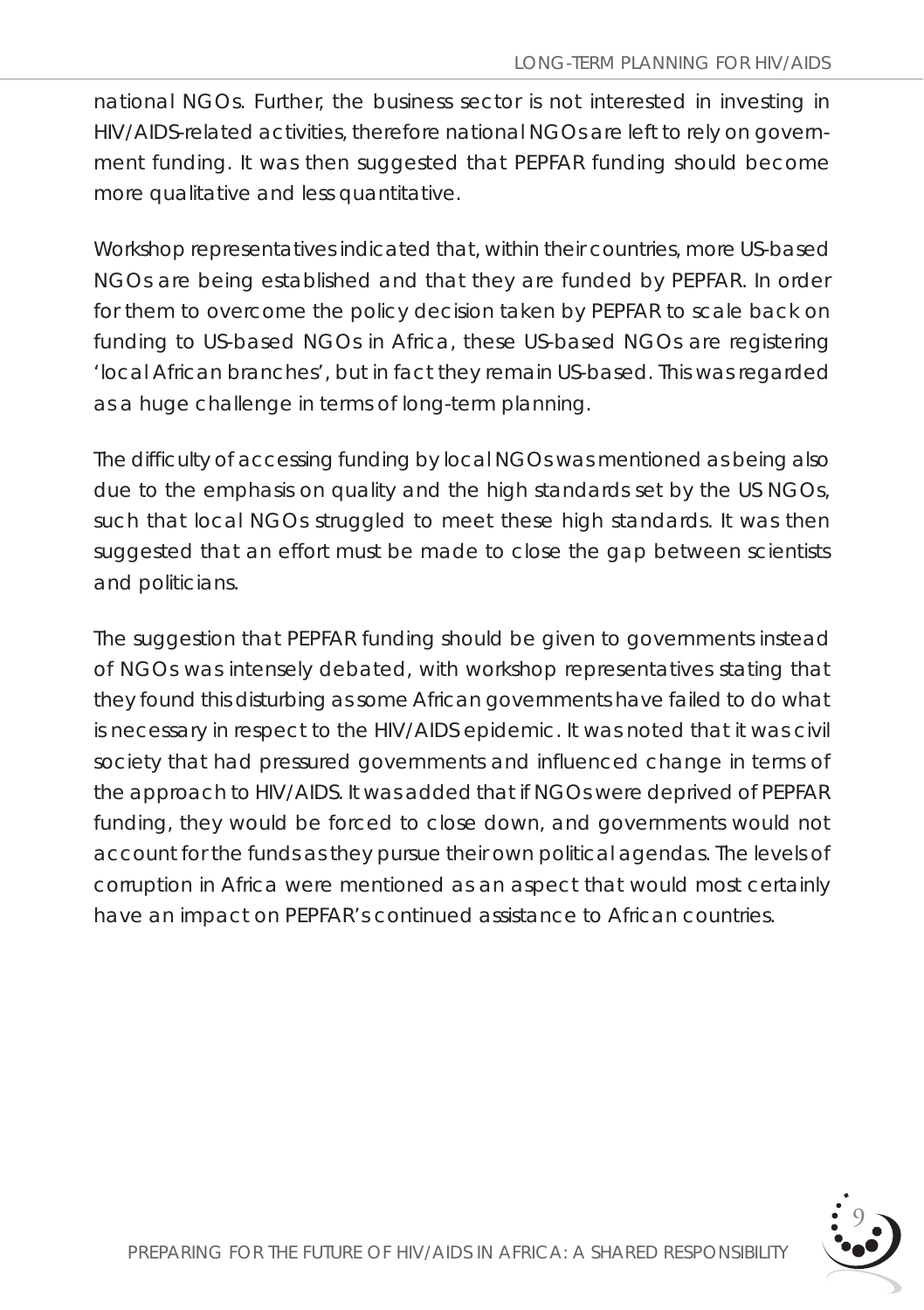# **NATIONAL HIV/AIDS STRATEGIES/RESPONSES: PROGRESS REPORTS**

Country representatives who were participating in the workshop shared their national HIV/AIDS strategies and how these strategies fit in with long-term planning, shared responsibility and ownership.

#### **Botswana**

Botswana has a National Operational Plan for 2010–2016 in place, aligned with early infant diagnosis (EID) and the priority areas for the prevention of HIV infections, system strengthening, strategic management and treatment care and support. In terms of shared responsibility, Botswana has continued to demonstrate extraordinary levels of political commitment to the national response to the HIV/AIDS epidemic. Their National AIDS Council (NAC) is chaired by a high-level politician. The NAC comprises representatives of the private, public and civil society sectors, emphasising the importance of shared responsibility as part of the national response to HIV/AIDS.

Their key elements of national ownership include:

- political ownership and stewardship;
- government's clear aspirations for the national AIDS programme;
- government as the architect of the overall process, facilitating inputs from civil society, private sector, NGOs and donors;
- institutional and community ownership involving active engagement of local institutions and communities in the delivery of the national programme, ownership of the final decision and management of the funds.

Botswana views ownership in terms of the capabilities of local institutions and communities that are required to deliver in terms of the activities of the response.

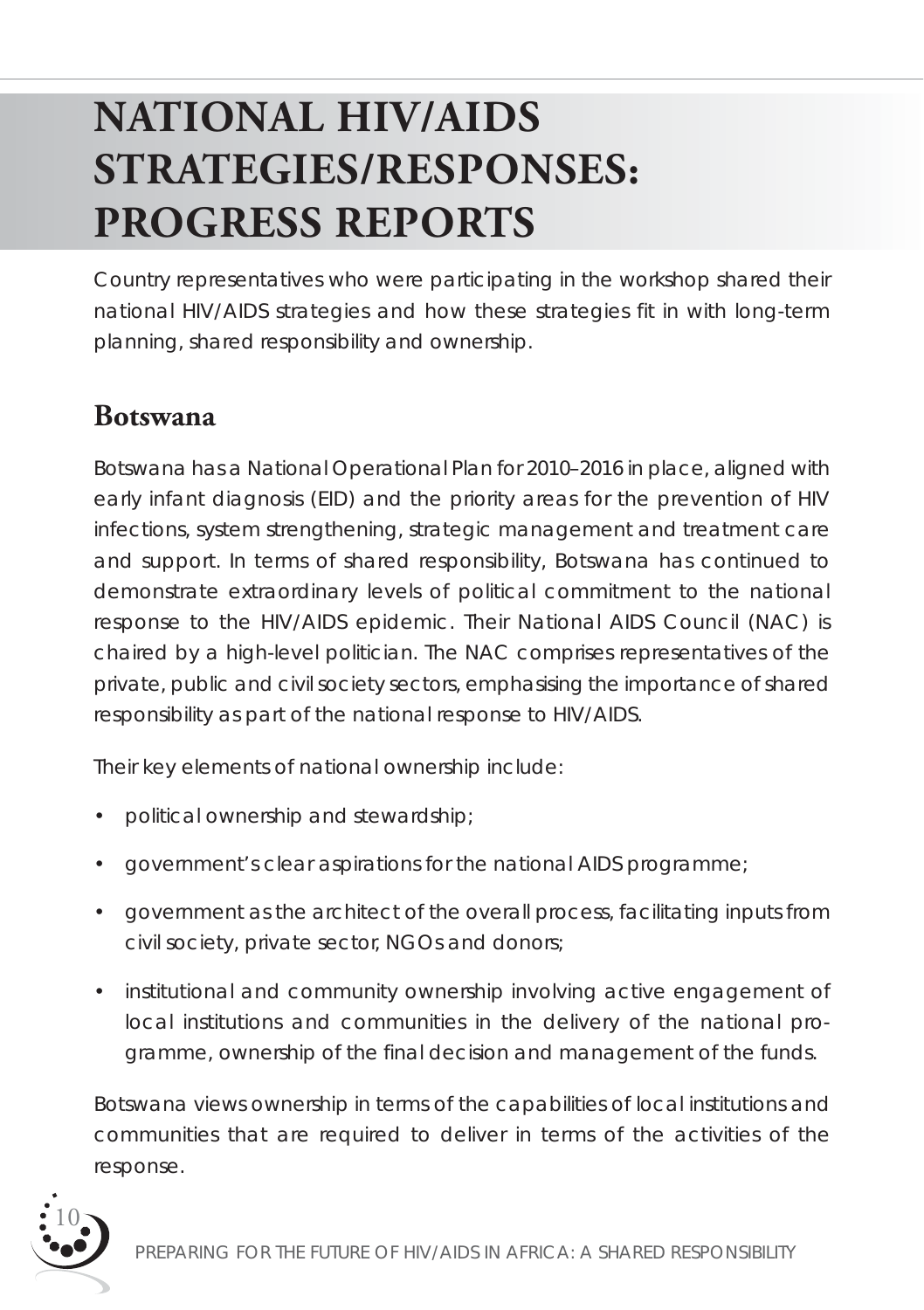The country's sustainable financing options include building on predictable external innovative and domestic commitments. Botswana is the recipient of funding from a variety of sources including PEPFAR. It is anticipated that this funding will decline over time and the process of transition has commenced. A sustainability strategy is currently being developed, focusing on building the capacity of civil society organisations in order for them to sustain themselves beyond donor funding. It has become evident that civil society organisations are weak in terms of the national response to HIV/AIDS, particularly in terms of the internal systems, and the country's intention is to focus capacity-building efforts in that area.

### **Lesotho**

The IOM report recommendations were considered to be practical and representative of the future of HIV/AIDS in Lesotho. Some of the recommendations had already been adopted in the country. Task-shifting is taking place, home-based caregivers have received training in communities, and patients on antiretroviral therapy (ART) have been trained to encourage and assist others to adhere to their treatment. These actions have been taken as a response to the shortages of healthcare professionals. Lesotho has adopted the combination prevention approach, as well as the World Health Organisation (WHO) guidelines in respect of early treatment.

The issue of a multi-sectoral approach to the HIV/AIDS epidemic was stressed, especially with regard to capacity building that is only focused on health professionals. The issue of the Global Fund offering incentives to health professionals as a mechanism for retention, while other role players in the healthcare system are ignored was highlighted as important in Lesotho. Representatives indicated that this has led to much bitterness and chaos in the Lesotho healthcare sector. They stated that it had become evident that a multisectoral approach should be applied to training and capacity building, focusing on health professionals as well as the wider healthcare system and scientific researchers.

In terms of the IOM report recommendation on the use of information technology (IT) for purposes such as tele-consultations, it was stated that Lesotho

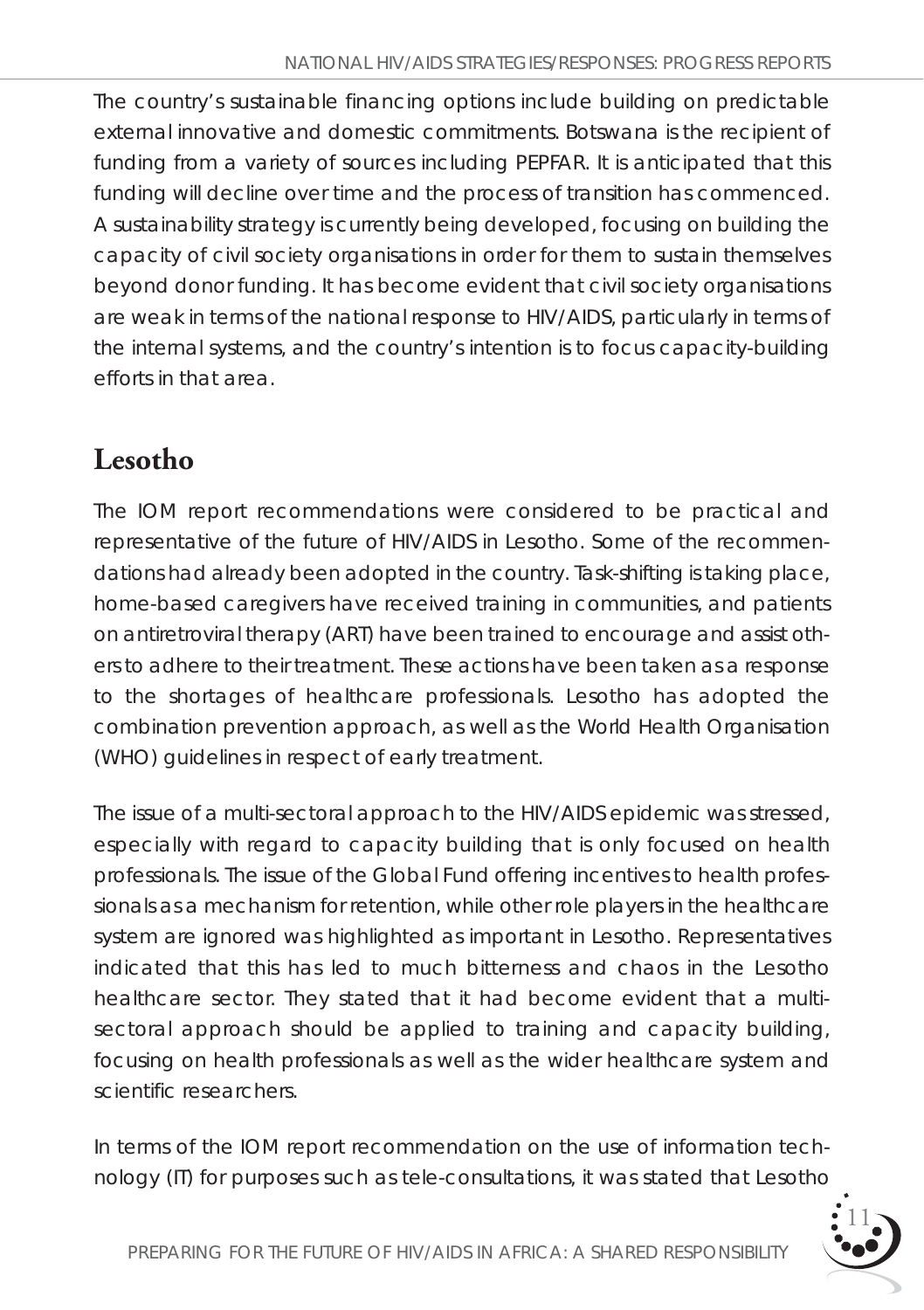would still need to investigate best practices for application in the country.

Lesotho's ten-year National Development Plan (NDP) incorporates the national HIV/AIDS strategic plan, which prioritises prevention and encapsulates issues of human rights. In addition, the NDP deals with sustainable strategies for the response, such as the integration of services. PEPFAR had provided funding to refurbish clinics, as well as most of the health centres in Lesotho as part of the integrated approach to healthcare and the mainstreaming of programmes within the private and the public sectors.

A National Prevention Strategy which addresses the key drivers of the epidemic and underscores early treatment as a form of prevention has been developed. Their health sector developed a human resource strategy that deals with issues such as retention of health professionals and healthcare workers, as well as service delivery in the sector.

Challenges experienced in Lesotho in relation to the HIV/AIDS programme include:

- the shortage of human resource capacity;
- programmes that were unsuccessful in reversing the epidemic;
- government remaining the main source of funding for the HIV/AIDS programmes, followed by PEPFAR;
- the lack of scientific research capacity, resulting in a gap in scientific evidence.

### **Mozambique**

In Mozambique, HIV/AIDS efforts are coordinated at district, provincial and national levels. The National Strategic Plan for HIV/AIDS is based on principles relating to the strength of health and social welfare services at local level, the availability of economic resources and decentralisation. The country's civil society participated in planning and implementing the National Strategic Plan. A Partner Forum, an important coordinating instrument comprising national and international stakeholders, meets monthly. The two major donors, one of which is PEPFAR, also participate on this forum.

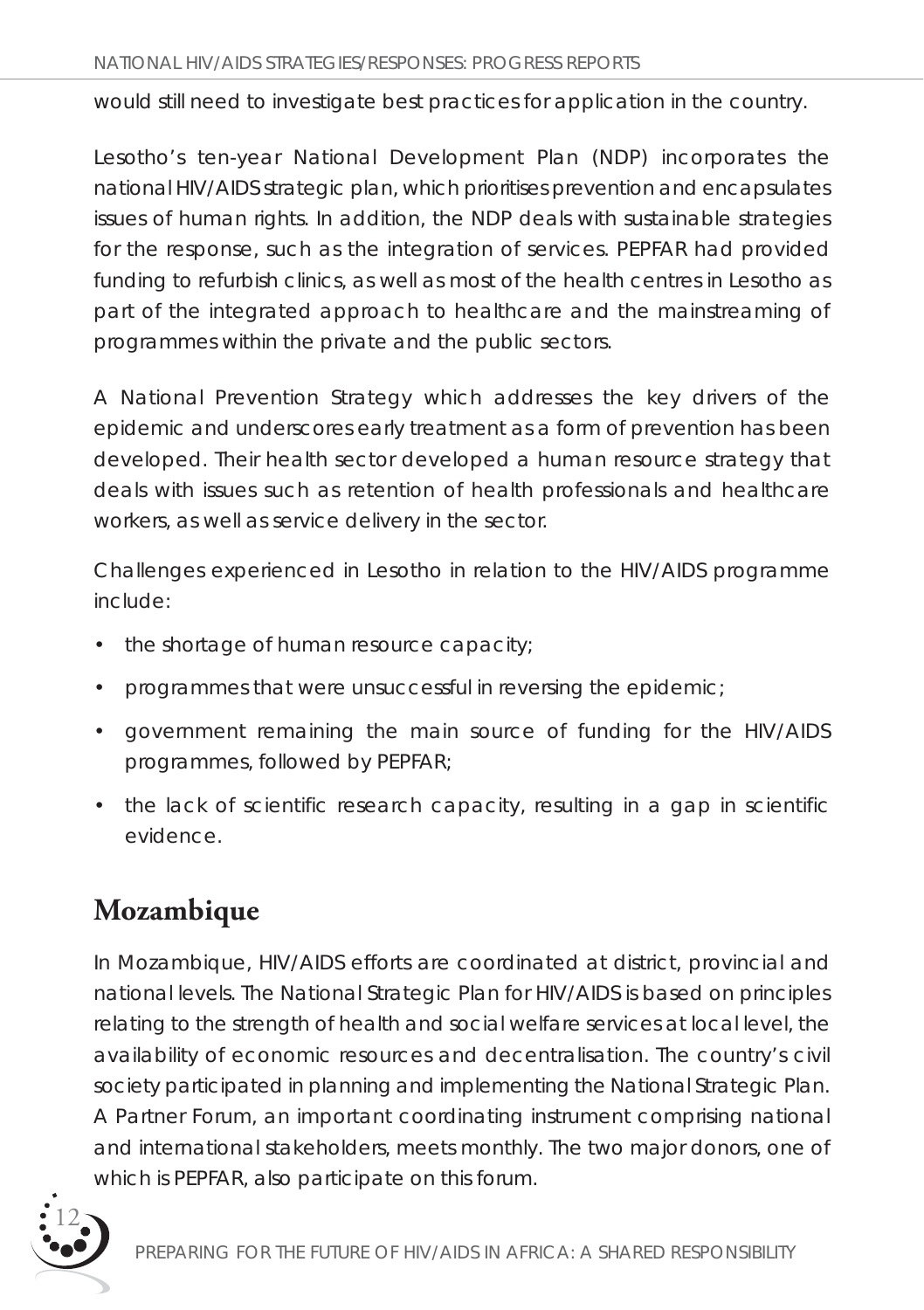The IOM report would be presented to the Partner Forum to consider its domestication. Mazambique's NAC's structures are set at different levels and are under the leadership of the President of Mozambique, provincial governors and district administrators. This presents a unified voice in terms of communication about HIV/AIDS. The development of strategic plans at all levels is an inclusive exercise that has involved all stakeholders, enhancing multisectoral ownership of the strategies. Emphasis is placed on improving existing instruments, rather than creating new ones.

Since the mainstreaming of AIDS, the NAC offers support to the planning process in each ministry and collaborates with them to maximise available resources. The involvement of community health trainers and health and social welfare agents who work directly with communities and are accountable to relevant health and social welfare centres at district level, is being addressed.

Challenges experienced in Mozambique in relation to the HIV/AIDS epidemic:

- The capacity of the national budget necessitates an improved funding model, as less than 10% of the national budget is allocated to the health sector. Therefore, it is necessary to rely on donor funding.
- Most of the funds received from PEPFAR are given to the US NGOs in the country. A small proportion is allocated to national NGOs, which lack capacity to run effective and efficient programmes.
- A lack of commitment from some international donors, which results in unsustainable programmes.
- The ART human capacity development and training.

Prevention is reinforced in all aspects of the NAC's work, and the Minister of Health and the university in Maputo are committed to HIV/AIDS research. Although much work is being done to combat the epidemic, there is still much to do, particularly in educating the youth, especially young girls, about HIV/AIDS prevention.

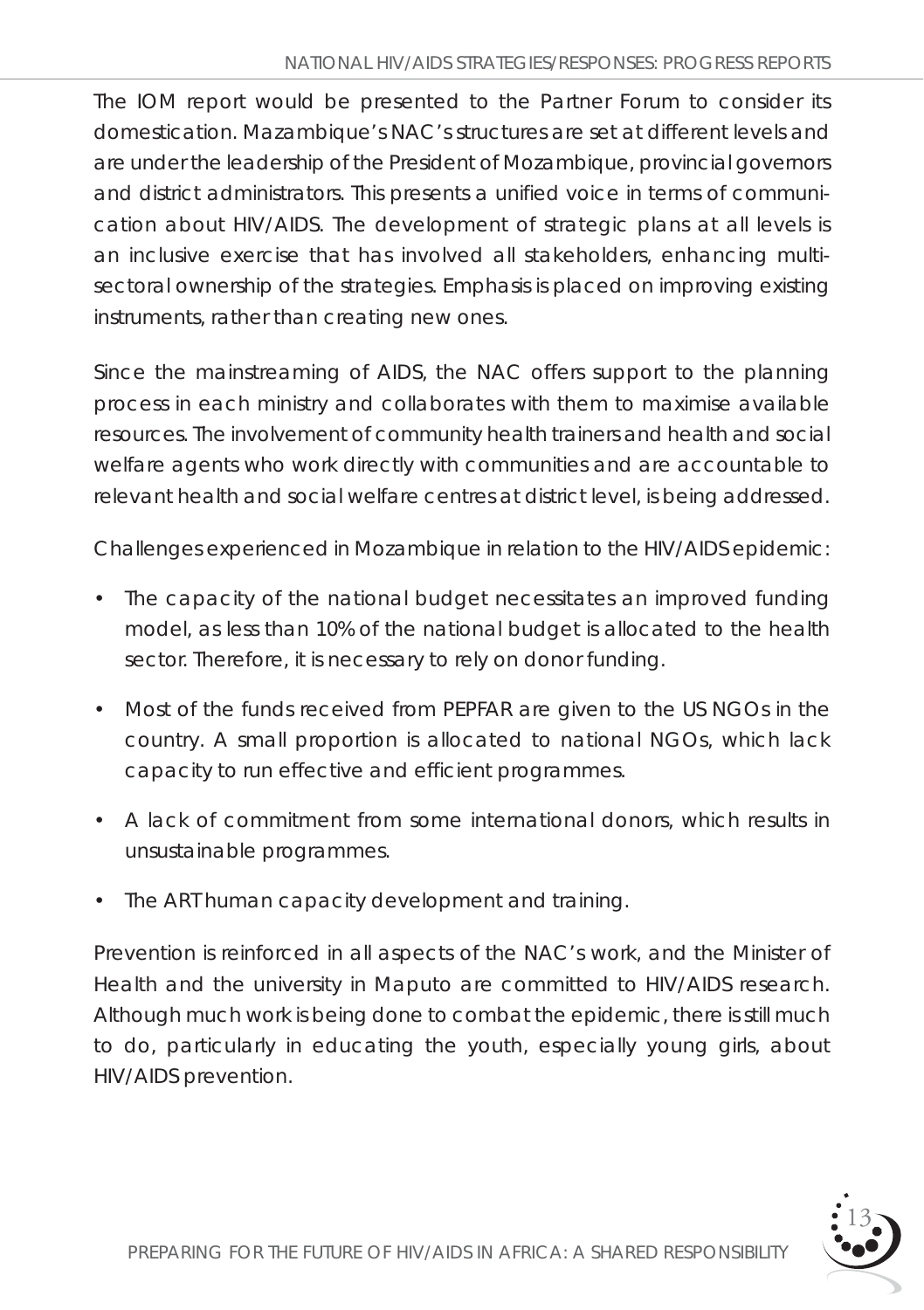### **Swaziland**

Swaziland has developed a National Strategic Framework for HIV/AIDS. However, the costs of implementation of the plan have not been calculated and requirements were not clearly articulated for the purpose of potential donors. The health sector had developed a task-shifting policy and the health sector plan was informed by the National Strategic Framework for HIV/AIDS. PEPFAR is actively involved in Swaziland and a strategic plan for HIV/AIDS (including a plan for human resources) is in place.

In 2010, 60% of revenue was lost through the Southern African Customs Union (SACU). The country is classified by the World Bank as a lower to middleincome country and therefore attracts very few donors. Currently, there are only two major donors funding HIV/AIDS efforts in the country: PEPFAR and the Global Fund, making it difficult for the country to respond effectively to the epidemic. Since 2009, antiretroviral (ARV) drugs have been purchased by the government. Swaziland also has serious problems in terms of AIDS orphans, and the government feeds 44 000 children per day. AIDS activist groups have played a role in ring-fencing funds for HIV/AIDS and health services in the country. The 2011/12 budgets of all other ministries, except Health and Education, have been cut by 30%.

Studies have been undertaken to establish the drivers of the HIV/AIDS epidemic in Swaziland. Some of the key drivers of new infections are:

- multiple concurrent partnerships;
- the low rate of male circumcision:
- socio-environmental factors such as gender and prevention issues;
- wife inheritance and forced marriages.

The Southern Africa HIV and AIDS Information Dissemination Services (SAfAIDS) is also working with Swaziland, partnering at a national level as part of a shared responsibility.

Swaziland representatives stated that the IOM report should have included social, economic and cultural determinants of HIV/AIDS. Further, civil society plays a major role in the response to HIV/AIDS and should receive the neces-

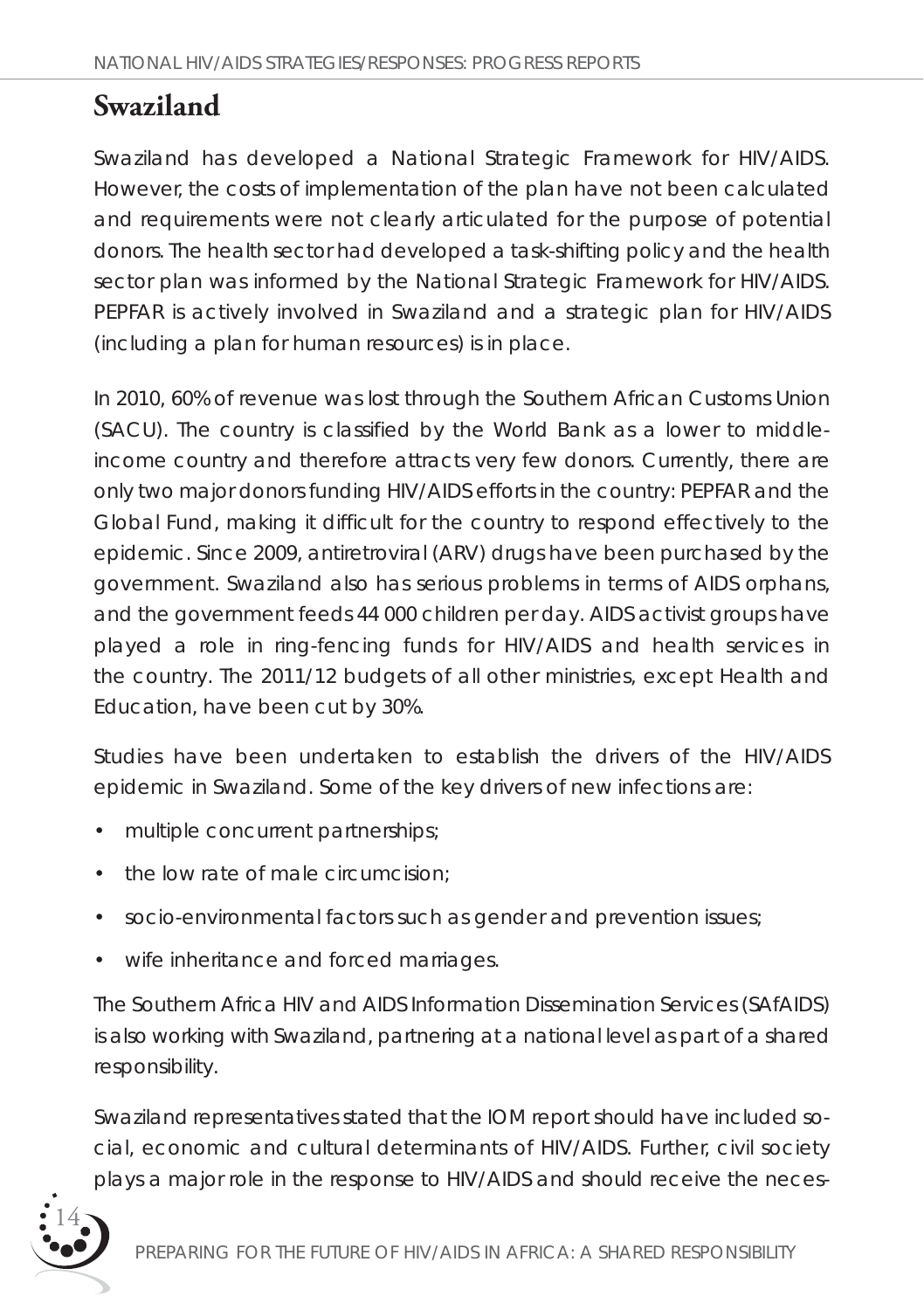sary support. It was highlighted that due to the changing nature of the HIV epidemic it becomes necessary to consider two or five-year plans rather than ten-year plans in response to the mosaic of HIV/AIDS. These plans should be costed on a *per capita* basis and according to the disease burden on the country and should be operationalised.

The classification of countries, mainly by the World Bank, could be misleading as this was done on economic grounds alone and neglected other important social factors. It was stated that the disease burden of a country should be used to establish whether or not a country should receive funding. In addition, it is necessary to consider task-shifting, as well as task-sharing to compensate for the lack of capacity.

### **Uganda**

In Uganda, 1.2 million people were living with HIV/AIDS in 2009, of whom 125 000 were newly infected. Nearly 345 000 people are currently on ART, but for each one on ART, two more people become infected. Uganda had the highest fertility rate in Africa, with an estimated 1.4 million pregnancies annually, and 82 000 pregnant women were HIV-infected. Without the necessary interventions, 30% of these mothers would infect their babies with HIV, resulting in 24 600 infected children each year. Only a small percentage of pregnant women deliver their babies in hospitals, making it difficult to ensure that infants are tested for HIV at birth.

In Uganda millions of US dollars donated to support HIV projects and programmes have been lost because of the lack of infrastructure to absorb the funding. Significant progress would be made in HIV/AIDS care in Uganda if procurement systems, work plans, budgets, forecasting, logistics and warehouse management were efficient. The majority of funding for HIV/AIDS in Uganda comes from bilateral donors with the US through PEPFAR. Currently, Uganda's health sector is extremely under-funded at 10.6% of the national budget, and 6% of the health budget is allocated to HIV/AIDS interventions. Funding directed at treating HIV/AIDS, TB and malaria results in the neglect of the rest of the healthcare system. It is therefore necessary for Uganda to find a sustainable source of funding to eventually replace donor funding.

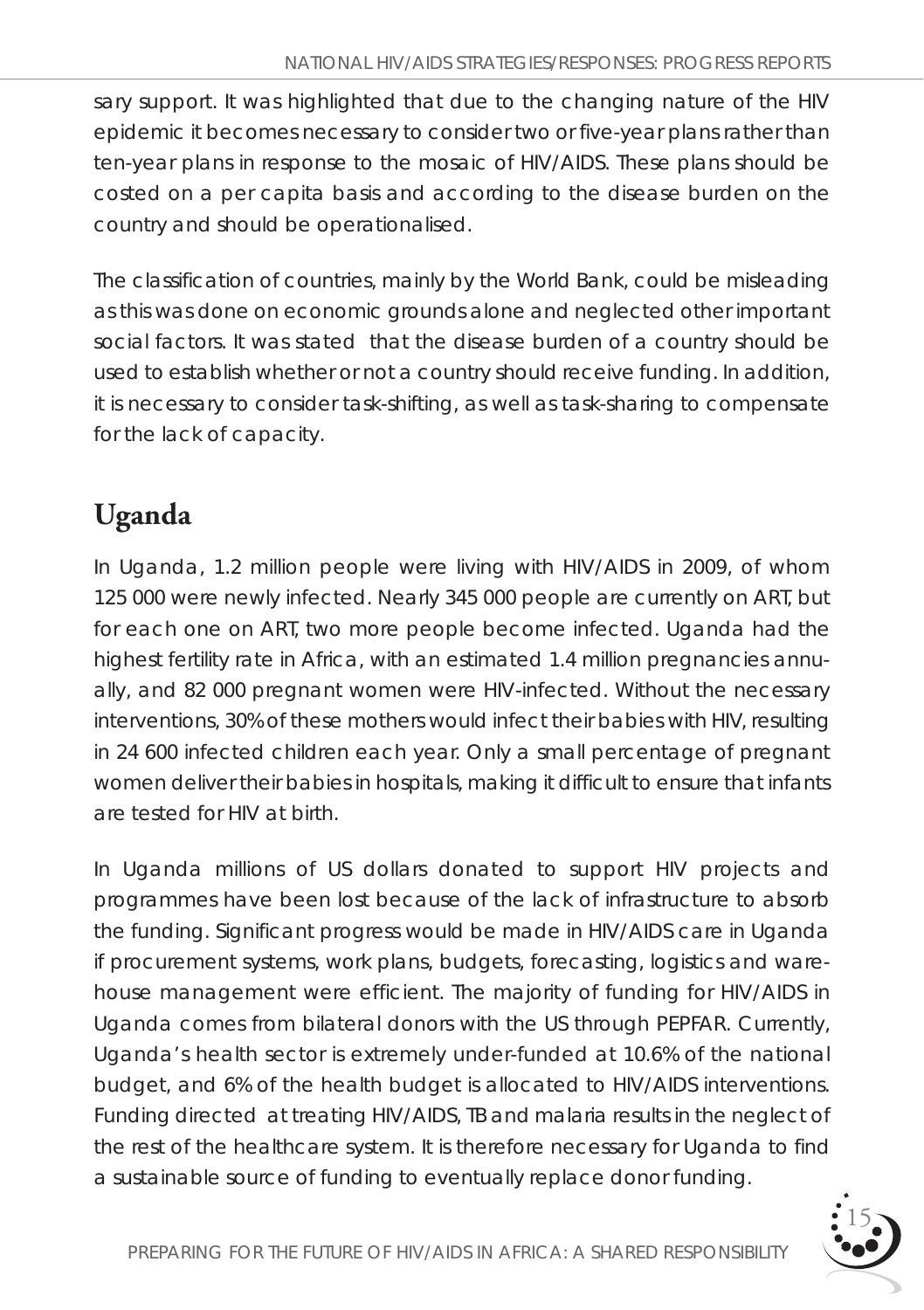#### *NATIONAL HIV/AIDS STRATEGIES/RESPONSES: PROGRESS REPORTS*

The recommendations of the IOM report were reviewed and domesticated for Uganda, and it became evident that government should take up a strong leadership role in addressing the epidemic. It was stated that the IOM report is a powerful advocacy tool aimed at refocusing on prevention and promotion of national ownership of the epidemic. Initially, Uganda had been successful in its efforts to control HIV infection rates. The importance of strong leadership in controlling the HIV epidemic was emphasised.

The recommendations of the Uganda National Academy of Sciences (UNAS) report provides a strategy for the leaders of Uganda to regain control of the HIV epidemic and avoid undue negative consequences in view of the projected future of the HIV/AIDS epidemic. It was stated that the US should continue to be a major player in the global arena in promoting a global response and global solidarity concerning the HIV/AIDS epidemic in Africa.

The UNAS report concurred with the IOM report's conclusion that, *"Just as Africa is a mosaic of countries and cultures, HIV/AIDS is a mosaic of different epidemics in different countries and regions in Africa and around the world, each with its own dynamic character; the politics, economics and sociocultural drivers of HIV/AIDS are distinct in different settings. As a result, programmes and policies should reflect local circumstances. Therefore, the* recommendations need to be tailored to individual countries and their *epidemics".* 

### **Zambia**

Zambia has a strategic plan on HIV/AIDS, as well as implementation, and monitoring and evaluation plans for the next five years in which the steps to be taken and how to share responsibilities are clearly spelled out. However, financial resources remain a major challenge to the fulfilment of these plans, as the national budget allocation to the health sector is too low to effectively lift the burden of HIV/AIDS in the country. Government funding for the National HIV/AIDS Programme was reduced because of donor commitment to this cause, and hesitation to transfer resources from other sectors. A balanced response between treatment and prevention could increase the effectiveness of the programmes and interventions.

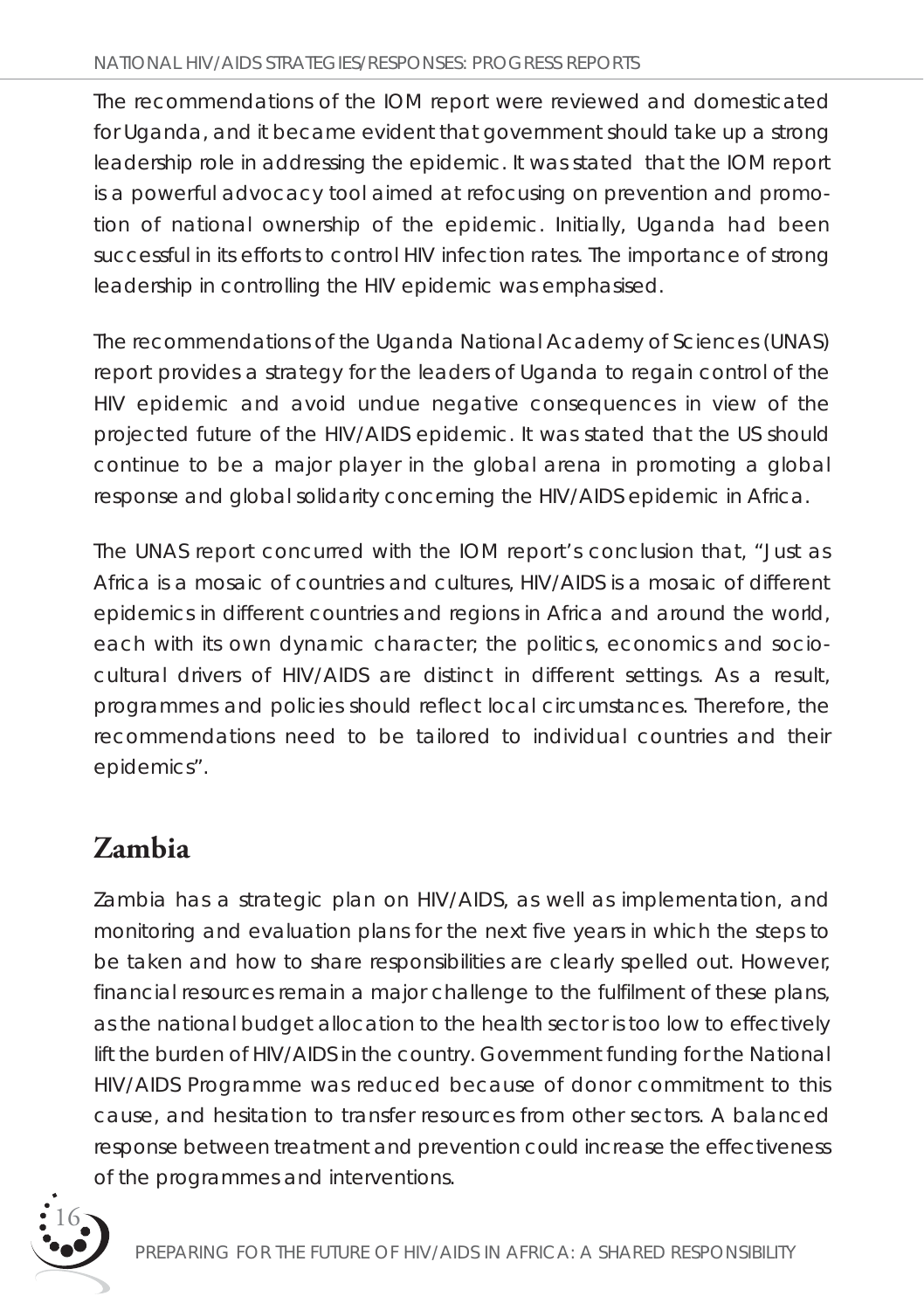According to the Demographic and Health Survey (DHS) report, the HIV epidemiology in Zambia, reflected a 1.3% decrease in the prevalence of HIV between 2001 and 2007. The comparison of HIV prevalence by province in 2001/02 and 2007 showed a decrease in six of the nine provinces in the country. Zambia's fight against AIDS depends on donor funding from international funders. During 2005 and 2006, most of the funding went towards ART, as well as the care and support of HIV patients.

Zambia also held a Prevention Convention, that was attended by representatives from the nine provinces and all districts. Prevention strategies in response to six drivers of the epidemic were discussed. It is anticipated that a concerted effort to increase male circumcision and the successful use of condoms would lead to a substantial reduction in the prevalence of HIV/AIDS.

The National AIDS Programme ensured that screening for HIV of all blood units collected in a quality-assured manner was maintained at 100% during 2009 and 2010. The ART programme coverage increased from 32.9% in 2006 to 75% in 2010, with a total of 345 000 patients on ART, 25 000 of whom were children. Over 500 ART sites have been established nationwide. Preventing motherto-child transmission (PMTCT) coverage had increased from 29.7% in 2006 to 85% in 2010 at over 1000 sites. In terms of counselling and testing, 15% of women and men aged between 25 and 49 were tested and informed of their status, while 85% of the population remained oblivious to their HIV status. Only 13% of males were circumcised despite general acceptance of the practice and the awareness that circumcision would lead to a decreased prevalence of HIV.

The National AIDS statistics framework has been developed to manage a multi-sectoral response for the period from 2011 to 2015 and aims to achieve a 50% reduction in the number of vulnerable households, in order to work towards an HIV-free country by 2030.

The achievements of the NAC partnership with the government of Zambia in the fight against HIV/AIDS include:

• resolving 50% of the human resources crisis through capacity-building efforts and continued health and medical education;

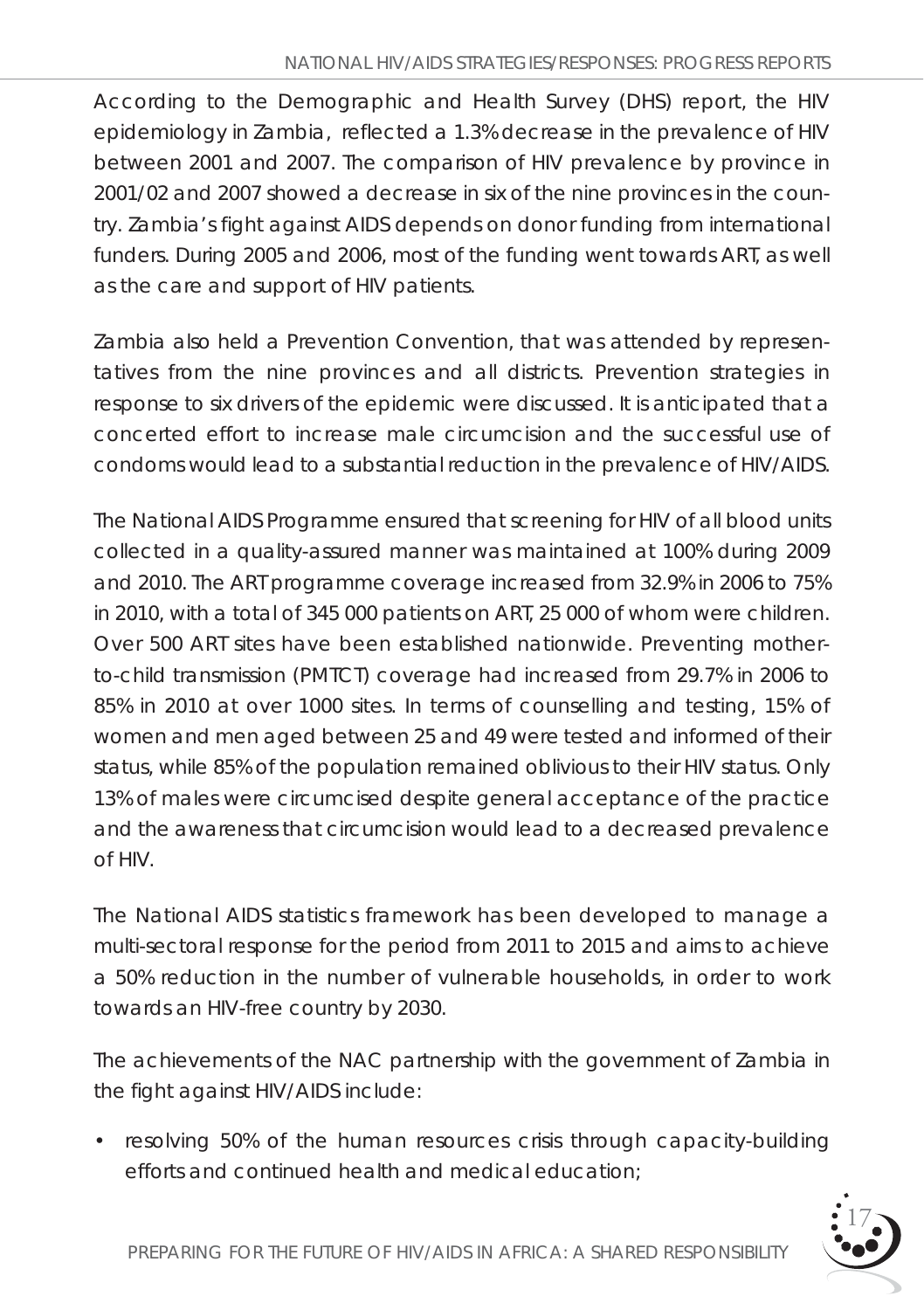- offering technical support to public and private institutions through guidelines and evidence-based strategies;
- instituting ethical principles with regard to the protection of human subjects in terms of scientific research.

The NAC has supported the National HIV/AIDS Programme in Zambia through:

- operational research and evaluation studies on issues such as the impact of PMTCT and various behavioural surveys;
- development of critical measurement tools, such as public expenditure tracking;
- high-level advocacy on universal access and participation in policy forums.

### **Zimbabwe**

The Zimbabwean National AIDS Strategy was developed in 2010 for the period until 2015, through a highly participatory process. The strategy is evidencebased and the cost of implementation of the strategy had been calculated. Funding is being sought for the implementation of the strategy. In terms of sharing responsibilities and tasks, the NAC is mandated to coordinate HIV/AIDS activities and had established mechanisms to ensure effective coordination between the private and public sector and the NGOs. The National Partnership Forum and the Tripartite Forum also serve as coordinating mechanisms. There is encouragement to work through existing structures at all levels to avoid the fragmentation of financial resources. Provision was made for communitybased training, interventions and networking at all levels.

Significant scientific and clinical research is being done, particularly at the University of Zimbabwe that facilitates and contributes to evidence-based programme development and interventions. Further research into social and operational issues related to HIV/AIDS is facilitated through the NAC to the NGOs and organisations to complement clinical research. The priorities of the NAC are treatment, prevention and systems' strengthening.

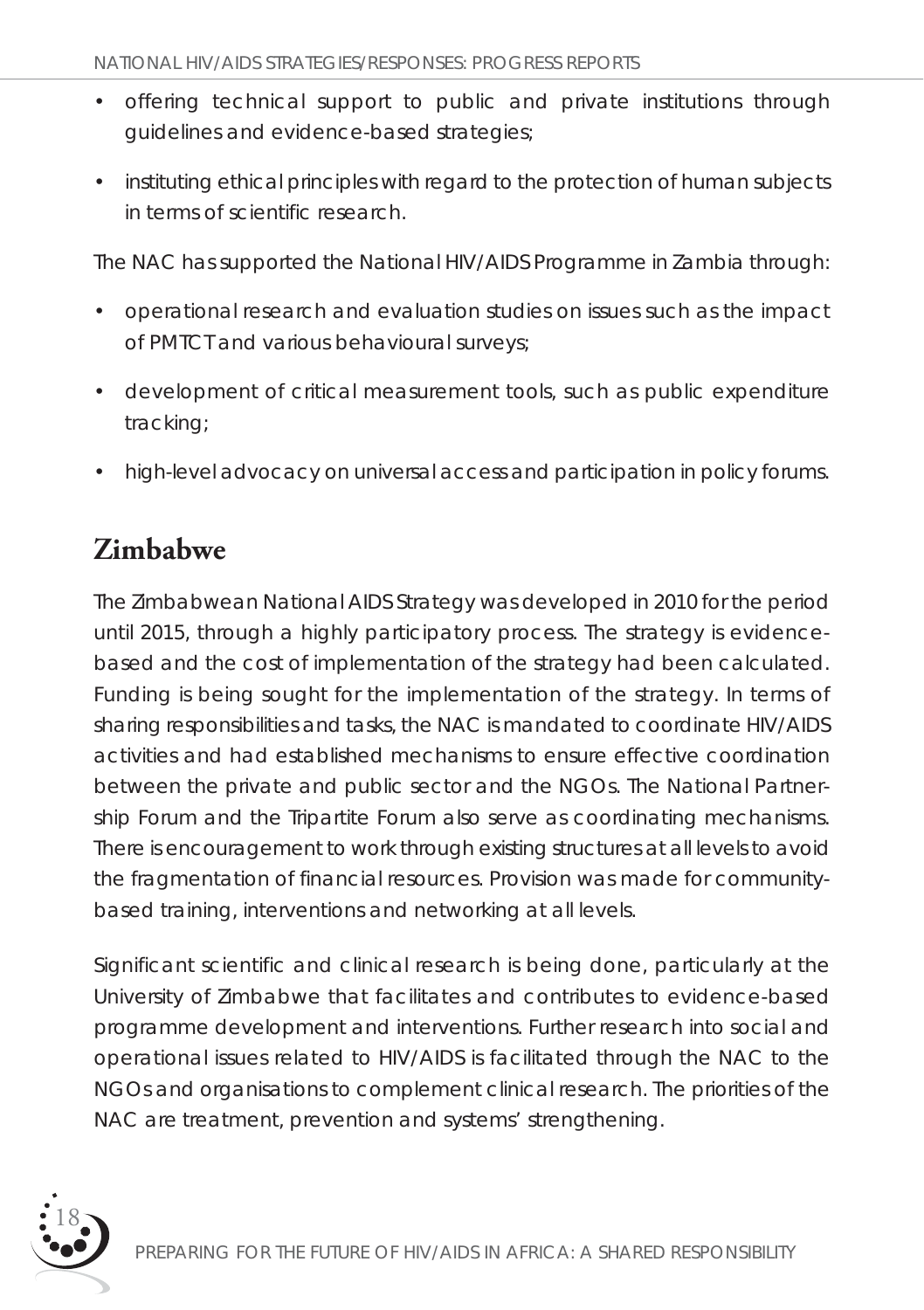Various activities have been identified against each of the following primary and secondary HIV prevention strategies:

- primary health education, which is paramount to the prevention of HIV;
- promoting safer sexual behaviour through encouraging appropriate practices;
- promoting early treatment of STI and appropriate care to patients;
- promoting testing and counselling for HIV and AIDS;
- scaling up of activities towards the prevention of mother-to-child transmission (PMTCT) of HIV;
- promoting male circumcision services;
- research projects that contributed to the reduction of prevalence of HIV.

Some of the challenges related to the ongoing battle against the HIV/AIDS epidemic include:

- the lack of a mechanism to establish local, regional and national funding to ensure sustainability as most of the funding to date comes from donors;
- the lack of capacity to measure incidence of HIV in the country;
- the attrition of medical professionals who have left the country to practise elsewhere, even though the EU-funded Support Programme and the Global Fund have provided temporary financial assistance in an attempt to retain the professionals;
- the lack of support systems for HIV patients who were on early treatment.

The legislative frameworks rarely support the objectives and aims of the HIV/AIDS prevention programmes, particularly in relation to sex workers.

The University of Harare's Medical School has an intake of 200 students per year, but has more recently experienced challenges in terms of retention of skills and health professionals.

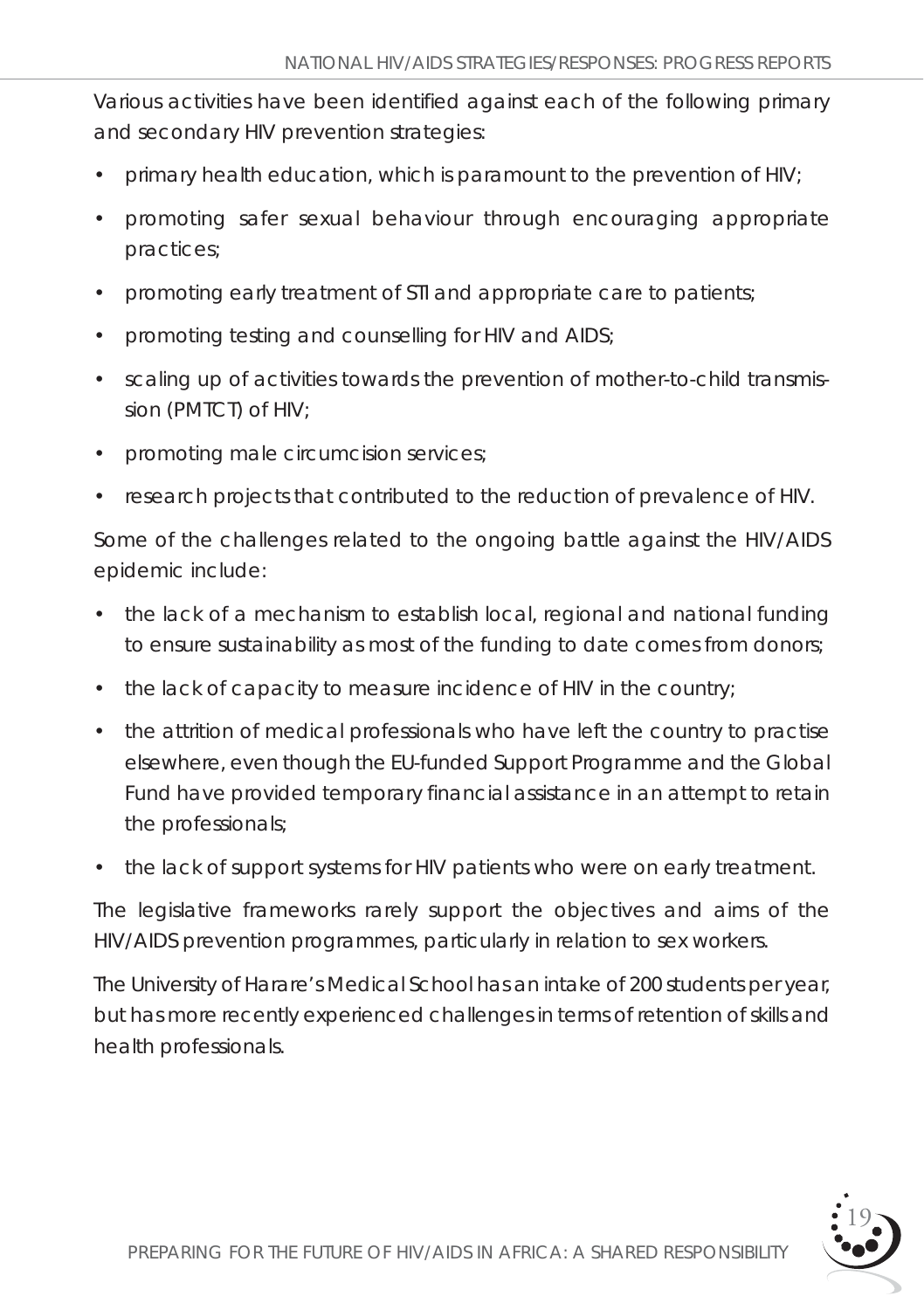## **EFFECTIVE IMPLEMENTATION OF STRATEGIC PLANS AND IOM RECOMMENDATIONS**

It became clear through the discussions that most African countries experience challenges in terms of adequate training to ensure that the wide range of activities relating to HIV/AIDS prevention are carried out efficiently and effectively. Even though countries are all aware of what needs to be done to fight the epidemic, they need to know how they can be helped to move forward in a different scenario without neglecting what is already in place. Further, there is a package of different issues that has to be well coordinated in the implementation of the various national strategic plans. It is also clear that research is required in order to determine models and interventions that would assist in scaling up prevention.

### **Collaborative partnerships and the role of science academies**

There is a need for science capacity as well as for capacities, such as grantwriting skills, to secure funding. Building these capacities through South–South partnerships should be investigated.

Effective strategic plans are built on a foundation of evidence, underpinned by solid data. It was emphasised that academies have the expertise and resources available to contribute towards an acceptable scientific base for national HIV/AIDS strategies. Workshop participants noted the following:

- It is necessary for Africa to develop its own, clear plan to prepare for the future of HIV/AIDS and to be able to indicate funding opportunities to donors.
- Substantial capacity is available in the region, particularly in South Africa, to assist local NGOs to access donor funding through writing of grant applications. The lack of capacity of local NGOs to manage finances discouraged PEPFAR funding of those organisations.

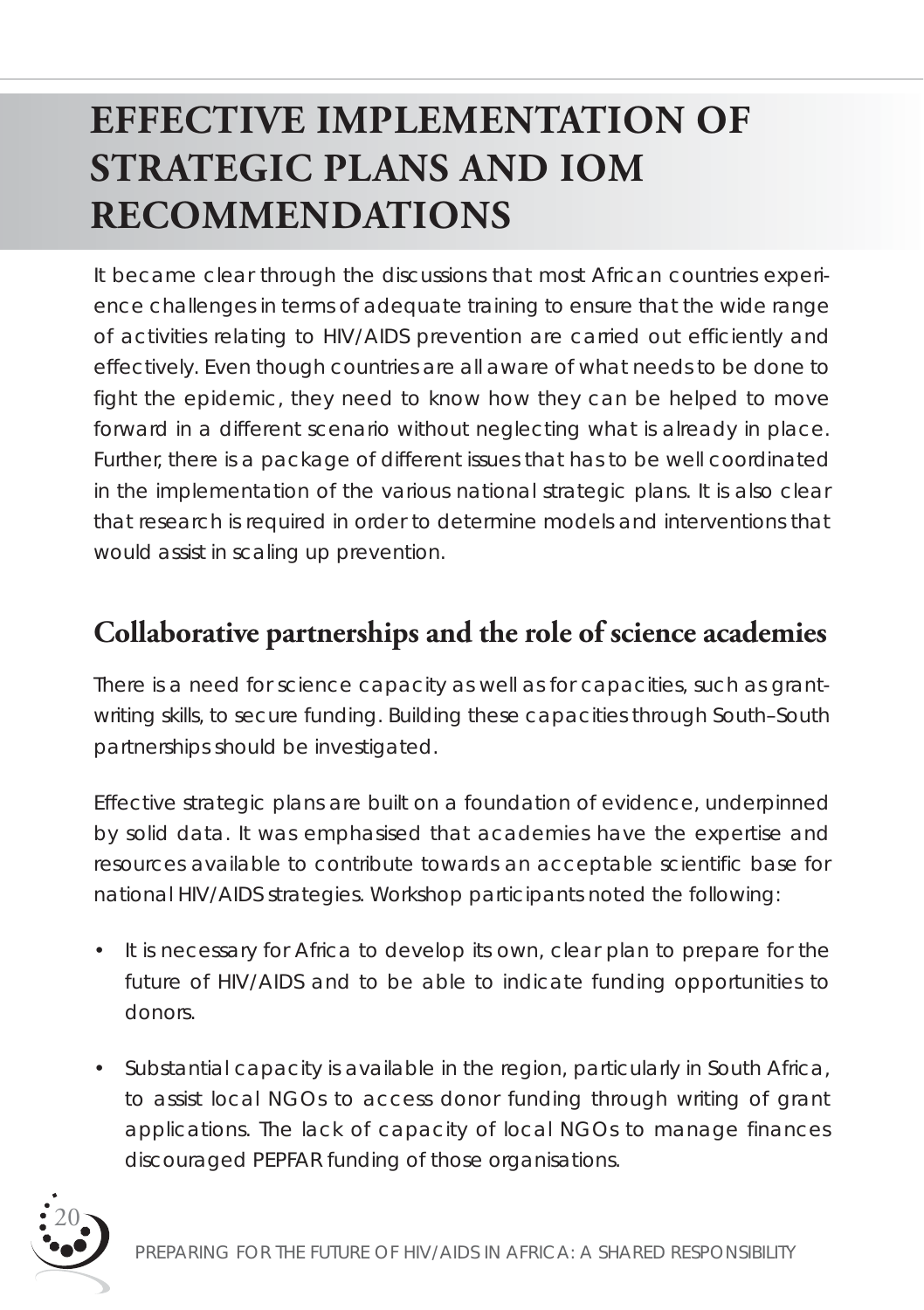• Opportunities for research fellowships are available in South Africa and are freely offered to talented people who require training and development in different areas. However, the opportunities are not being exploited because of a lack of awareness.

It was suggested that existing academies, such as those of Uganda and South Africa, could put together a panel of experts to support and contribute to efforts in other countries, for example, to undertake mathematical projections of the long-term impact of HIV, or to make available health workers' training curricula. The academies could be engaged in establishing such a panel. ASSAf indicated that they would be able to facilitate capacity-building efforts in Africa, particularly by building on existing collaborative activities between ASSAf and other regional Academies. ASSAf could utilise existing partnerships with other academies in the region to access experts and assemble a panel that would address regional concerns relating to the HIV/AIDS epidemic.

The importance of building on the experiences of other countries, through scientific collaborations, and sharing of information between countries in the region was strongly emphasised. The establishment of a joint training, capacity building and support structure coordinated through the academies was proposed. It was also indicated that academies provide a neutral framework or platforms from which efforts from different countries could be coordinated.

Academies have access to the best scientists, both locally and internationally, and could be relied upon to assist where appropriate. However, it was cautioned that the academies' efforts in this regard would require funding. PEPFAR was suggested as a possible funder for this type of capacity building as it is part of the shared responsibility approach recommended by the IOM report.

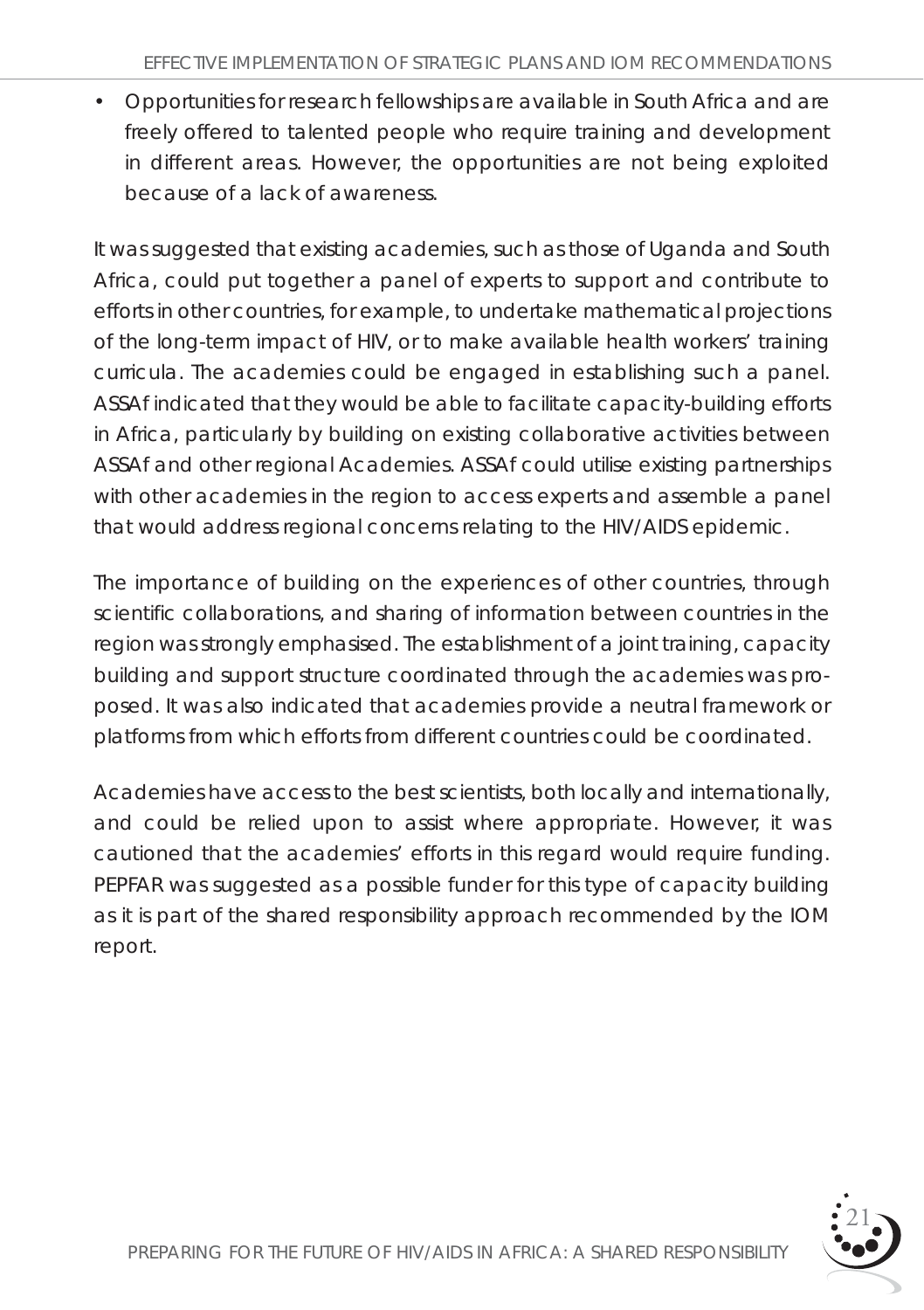## **CONCLUDING KEY MESSAGES**

All workshop participants agreed that it was clear what actions are necessary and both the issues and challenges were understood. It was agreed that it was necessary to consider ways of facilitating the realisation of the recommendations of the IOM report. The key messages were as follows:

- A significant reduction of HIV incidence can be achieved through prevention activities, strong national leadership and good strategic frameworks, regardless of whether a cure or a vaccine for HIV/AIDS is found.
- The IOM report recommendations can be used as part of the advocacy at a regional level to promote shared responsibility by various stakeholders.
- It is necessary to ensure that whatever is implemented is evidence-based.
- The US government has demonstrated its willingness to support Africa in the fight against HIV/AIDS. It is now up to the African leadership to determine how to grow beyond dependency on donor funding.
- There is a need to put good plans in place and also to ensure that they are achieved.
- Accountability for the future through the development of effective HIV/ AIDS strategic plans is crucial.
- Assistance to develop the necessary capacities, leadership and coordination that would help in achieving set goals is also essential. Training is an important area where support is required.
- It is also necessary to identify a set of requirements for implementation in order to address prevention.
- The establishment of a movement for the African shared responsibility would reinforce the struggle against HIV/AIDS in Africa.

Strong emphasis was placed on the importance of leadership, good governance and political commitment in order for Africa to stop this pandemic.

Representatives concluded by undertaking to share the IOM report with their respective governments, NGOs, civil society organisations and other

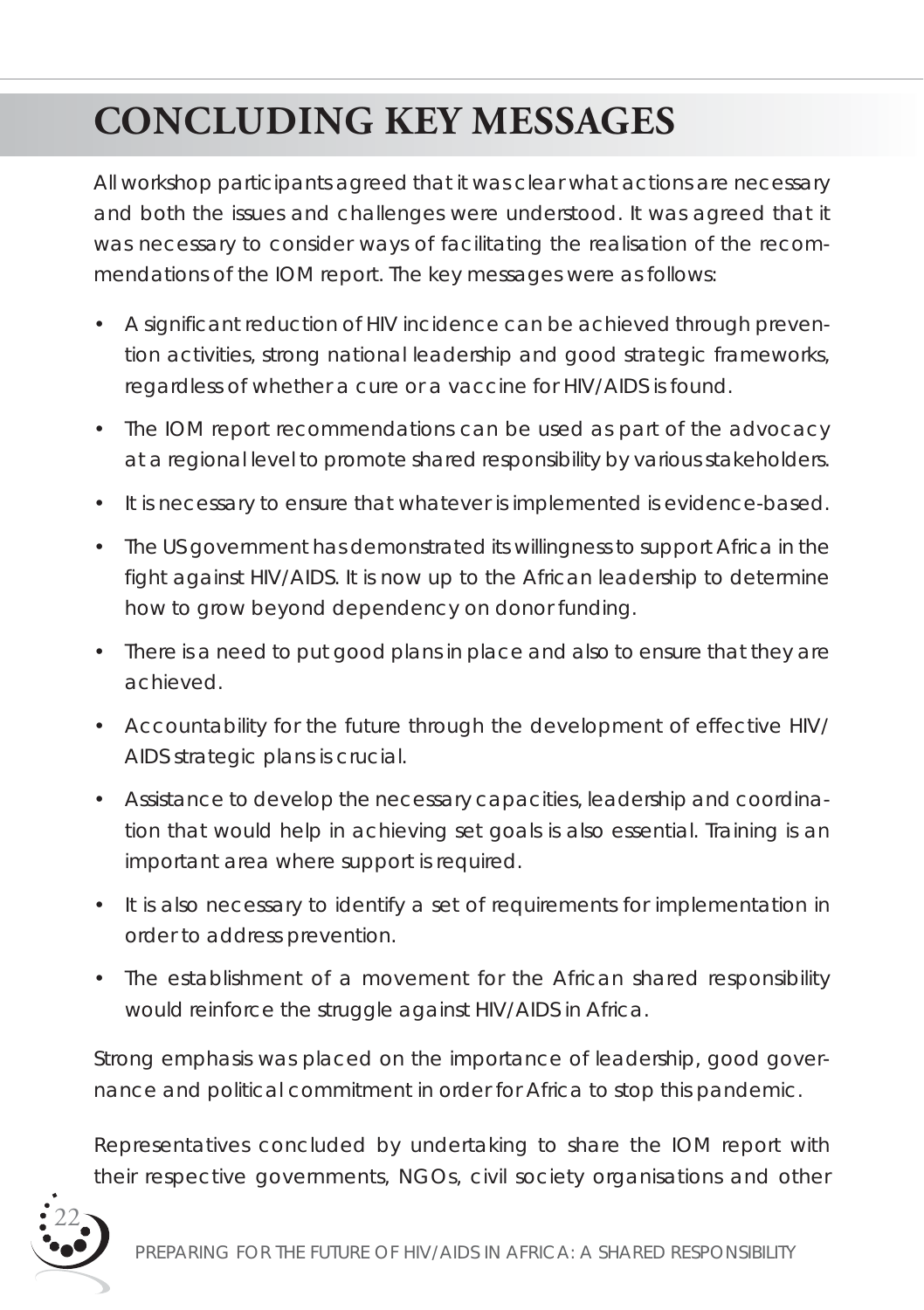stakeholders. They also agreed that the concept of shared responsibility in terms of an evenly distributed load, shared between evenly matched partners, is crucial.

Prof Abdool Karim ended by saying that Africa would have to take leadership and show leadership in directing the funding efforts of PEPFAR, and in doing so would find the US government a willing partner.

## **REFERENCES**

- 1. UNAIDS: *Joint United Nations Programme on HIV/AIDS.* World AIDS Day 2011 Report.
- 2. IOM report: *Preparing for the Future of HIV/AIDS in Africa: A Shared Responsibility*. 2011.

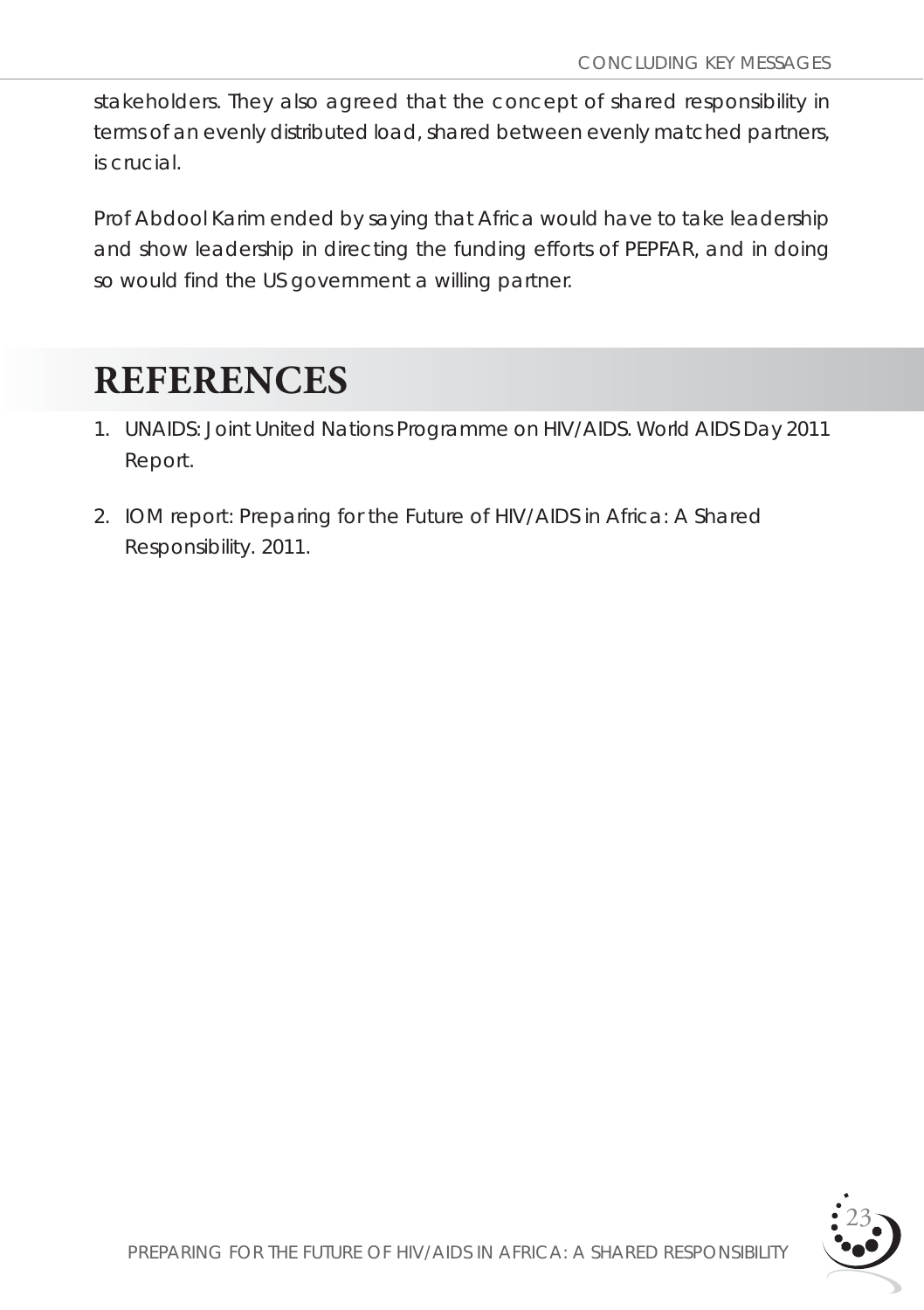## **LIST OF WORKSHOP PARTICIPANTS**

| <b>NAME</b>                  | <b>ORGANISATION / INSTITUTIION</b>                                                            |  |
|------------------------------|-----------------------------------------------------------------------------------------------|--|
| Abdool Karim, Prof Salim     | University of KwaZulu-Natal, South Africa<br>(Facilitator)                                    |  |
| Baboo, Prof Sridutt          | National AIDS Council / University of Zambia                                                  |  |
| Bakeera-Kitaka, Dr Sabrina   | Makerere University/ Mulago Hospital,<br>Uganda                                               |  |
| Chibukire, Mr Ngoni          | Southern Africa HIV and AIDS Information<br>Dissemination Services (SAfAIDS), South<br>Africa |  |
| Dhai, Prof Ames              | University of the Witwatersrand, South Africa                                                 |  |
| Hlophe, Ms Siphiwe           | Swaziland for Positive Living                                                                 |  |
| Kelemi, Ms Cindy             | Botswana Network of Ethics, Law and<br><b>HIV/AIDS (BONELA)</b>                               |  |
| Mabuza, Mr Khanya            | National Emergency Response Council on<br>HIV/AIDS (NERCHA), Swaziland                        |  |
| Mangueira, Ms Joana          | National AIDS Council of Mozambique                                                           |  |
| Mopeli, Ms Manneheng         | Lesotho National AIDS Commission                                                              |  |
| Moremi, Ms Lillian           | Botswana National AIDS Coordinating<br>Agency                                                 |  |
| Mwashita, Ms Fiona           | Zimbabwe AIDS Prevention and Support<br>Organisation (ZAPSO)                                  |  |
| Nhachi, Prof Charles         | University of Zimbabwe/Zimbabwe<br>Academy of Science                                         |  |
| Nsubuga-Muyonjo, Mr Franklin | Uganda National Academy of Sciences                                                           |  |
| Nyirenda, Dr Soka            | Ministry of Health, Zambia                                                                    |  |
| Paulo, Mr Roberto            | Mozambican Network of AIDS Services<br>Organisation                                           |  |
| Thotolo, Mr Maketekete       | Phelisanang Bophelong Association, Lesotho                                                    |  |
| Zimba-Tembo, Dr Susan        | WHO Country Office, Zambia                                                                    |  |
| <b>ASSAfSecratariat</b>      |                                                                                               |  |

#### **ASSAf Secretariat**

Dr Nthabiseng Taole (former Programme Manager); Dr Xola Mati (Chief Operations Officer) and Ms Phakamile Mngadi (Programme Officer)